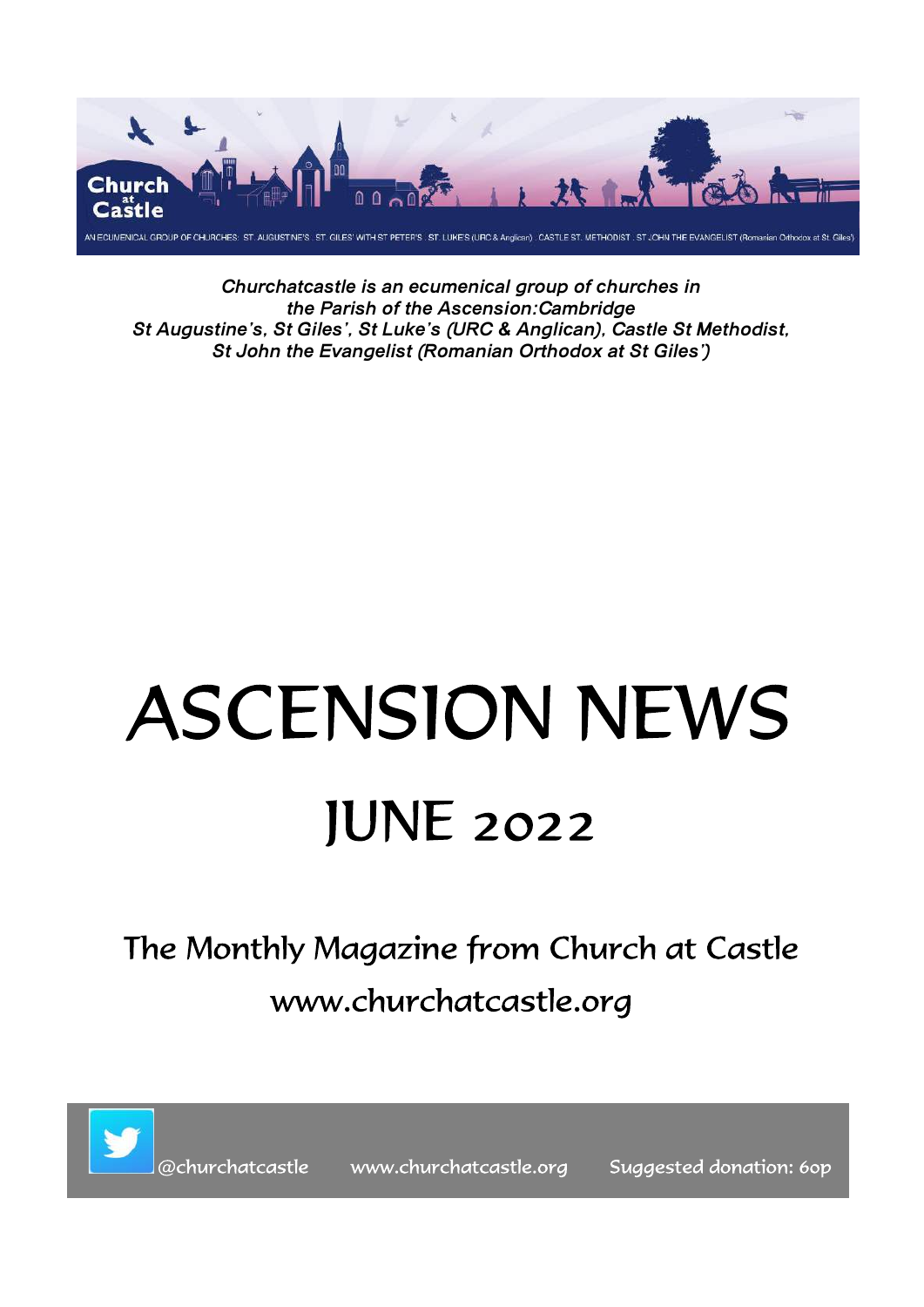# NEWS FROM THE CHURCHES

#### PIP'S COAST PATH WALKS

As part of her rehabilitation from stroke pipking.com™ has decided to do a series of walks along the Norfolk coast path from Hunstanton to Cromer. This is supported by the long-suffering clinicians who are overseeing her recovery. The proceeds of this will be in aid of St Luke's Old



School- a community resource. She began her walking on Monday 30<sup>th</sup> May from Old Hunstanton to Holme-next-the-Sea. approximately 2 miles. Two strangers she met along the way spontaneously donated £40 and taxied her, Judith and Poppy back to their starting point. If you'd like to sponsor her you can do so via:

https://givealittle.co/campaigns/cf0acd78-d72b-4057-9b12-

f7c57c44b0f2

or on our website's Giving page

https://www.churchatcastle.org/giving/

Alternatively, cash in an appropriately marked envelope will be equally welcome and can be handed in at church or St Luke's office. You may also like to sponsor Philipa per mile covered.

Philipa

Philipa will be accompanied on the walks by four-legged friend Poppy and two-legged friend Judith Crowe. Poppy will lead the way and investigate areas of interest and Judith is planning the routes in manageable stages. She will also be reporting on miles covered and adventures along the way in the News section of our website.

#### FAREWELL and WELCOME BACK

On the 26<sup>th</sup> June Charles Mather will take his final service at St Luke's, following recent retirement. It will be a chance to say goodbye in the person and to thank Charles for his ministry.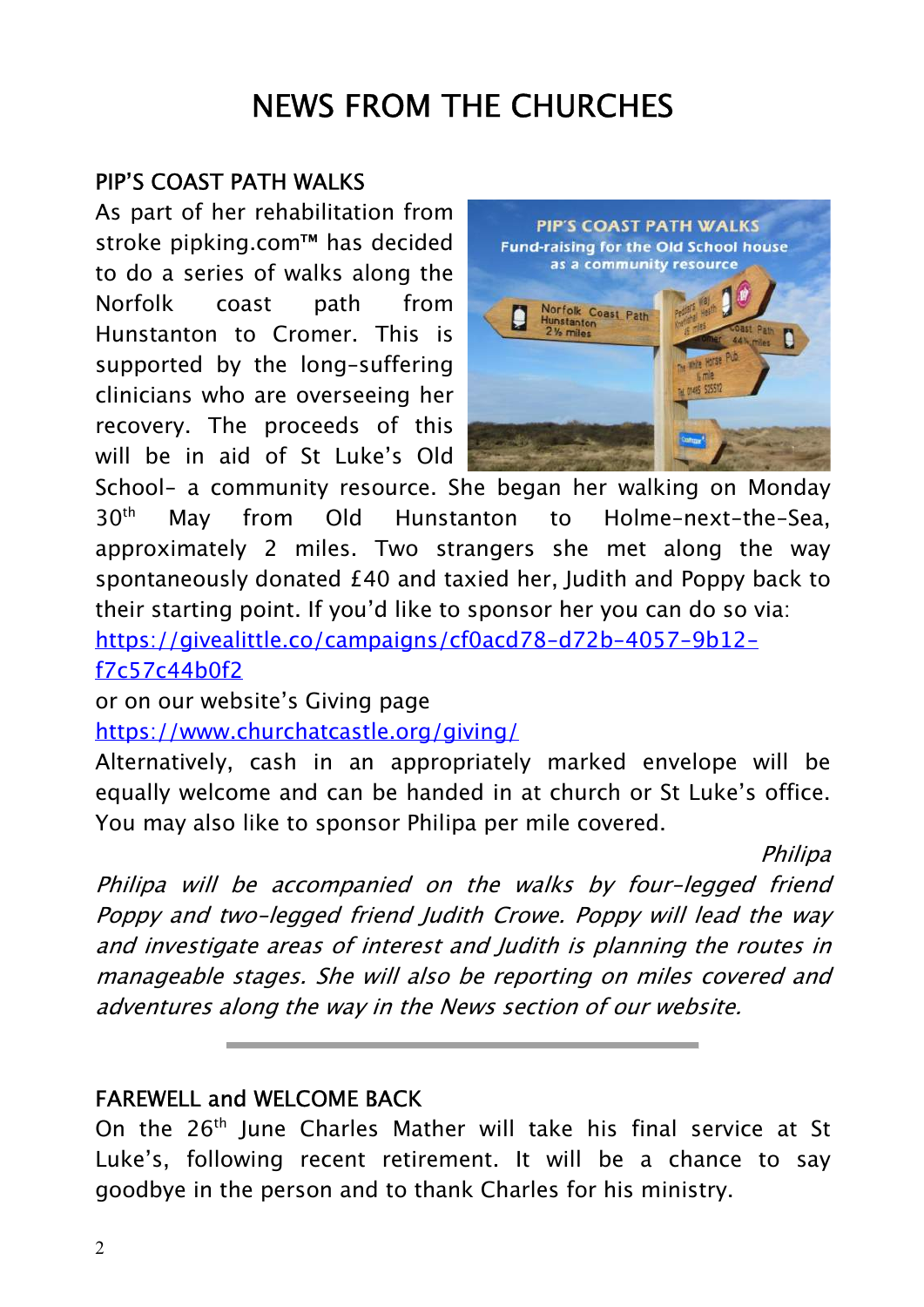During the URC vacancy, visiting URC ministers will take the services at St Luke's on the  $4<sup>th</sup>$  Sundays. On 22<sup>nd</sup> May we were delighted to welcome back Deborah McVey, and very recently we learnt that Deborah has been appointed as our Interim Moderator– the person who will steer us through the vacancy until more permanent arrangements are made. Deborah will also take the service with Philipa on the  $24<sup>th</sup>$  July.

#### COMMUNITY SUNDAY LUNCH AT ST AUGUSTINE'S on Sunday 5 June

Please note that there will be no Community Lunch of the usual sort at St Augustine's on Sunday 5 June. This is because Richmond Rd will be celebrating that day with a Big Lunch and street party for local residents: it will begin at 12.45pm and finish at 2.30pm, and most residents will be bringing their own food, some of which might be shared with those unable to provide their own. We are aware that there are other street events being held nearby on that day (eg. in Windsor Rd and Westfield Lane), and some regular Lunch Club members will no doubt be attending one (or more!) of them. For those not planning to go to another event, they would be welcome to come to Richmond Rd at 12.45pm and, if they are able to bring something to eat themselves, then that would be good if not essential. We will have some food in reserve. Anyone interested in coming who is not a resident of Richmond Road should contact Richard Footitt (01223 364929 or JR.Footitt@gmail.com) in advance please to discuss the possibilities. Please note that part of Richmond Road nearest the church will be closed to vehicles from around 11am to 3.30pm on the day.

Normal service will be resumed on Sunday 3 July at 1pm.

Richard Footitt

#### "NEW LIFE" EXHIBITION

The exhibition on the theme of 'New Life' will open after the united service at St Luke's on the  $12<sup>th</sup>$  June, at 12 noon. It will also be open on Saturday  $18<sup>th</sup>$  June, 11 am to 4pm and Sunday  $19<sup>th</sup>$  June from 12 noon to 4pm. There will be work for sale on each open day and a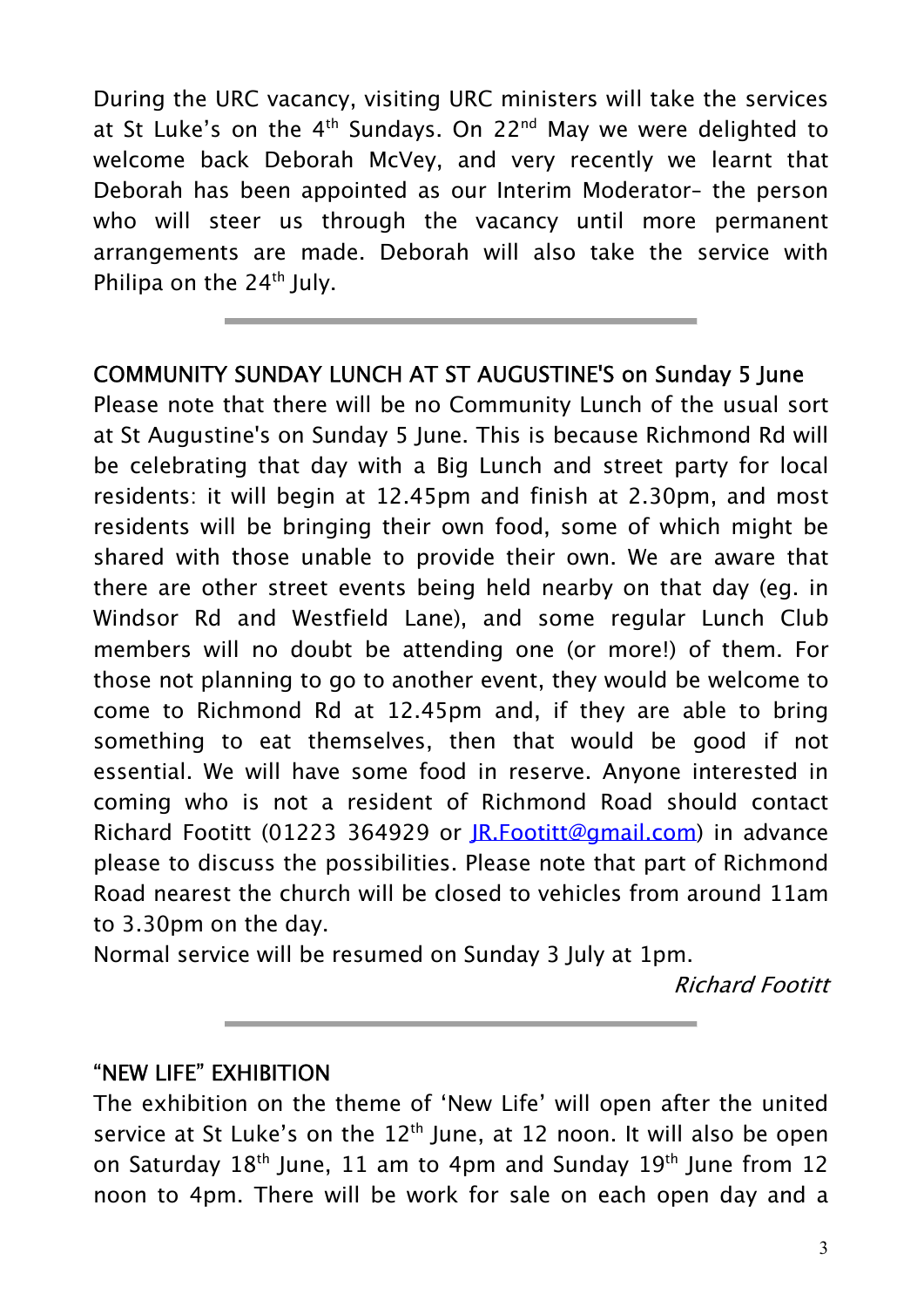chance to see the renovation of the Old School house, and to put forward ideas for how the spaces can be used in the future.

Judith Crowe

#### UNITED REFORMED CHURCH JUBILEE YEAR



Faith - Hope - Love -**Since 1972** 

2022 marks the  $50<sup>th</sup>$  anniversary of the founding of the United Reformed Church (URC). The United Reformed Church was first formed in 1972 by a union of the Presbyterian Church of England and a majority of churches in the Congregational Church in England and Wales. St Luke's URC was originally part of the

Congregational Church in England. Various celebrations are planned for this year, culminating in a day in London on  $1<sup>st</sup>$  October. The programme for that day begins with 'Open Church House' at the United Reformed Church House 10 am – 1 pm. Then a walk to Westminster for the Service of Thanksgiving and Celebration at Methodist Central Hall, Westminster for 2.30 pm. Tickets are free but must be booked in advance through: www.bit.ly/urc50

URC Eastern Synod is also holding a celebratory 'Big Day Out' with activities, crafts, worship for all ages held at Trinity Park, Ipswich on 16<sup>th</sup> July. Cost is £8 for adults, to cover refreshments on arrival and picnic lunch, children go free. Tickets for this event need to be booked by 15<sup>th</sup> June. Please contact Isobel Fox in advance of that date (isobelfox50@gmail.com. Tel 01223 312566) if you would like to book a place.

Isobel Fox

#### CAMBRIDGE CITY FOOD BANK

Donations can be dropped off at St Augustine's. There is a box in the glass porch that is accessible on Saturday and Sunday afternoons, 2- 5pm, and another next door outside Janet's door. Their up-to-date requested donations list is here:

https://cambridgecity.foodbank.org.uk/give-help/donate-food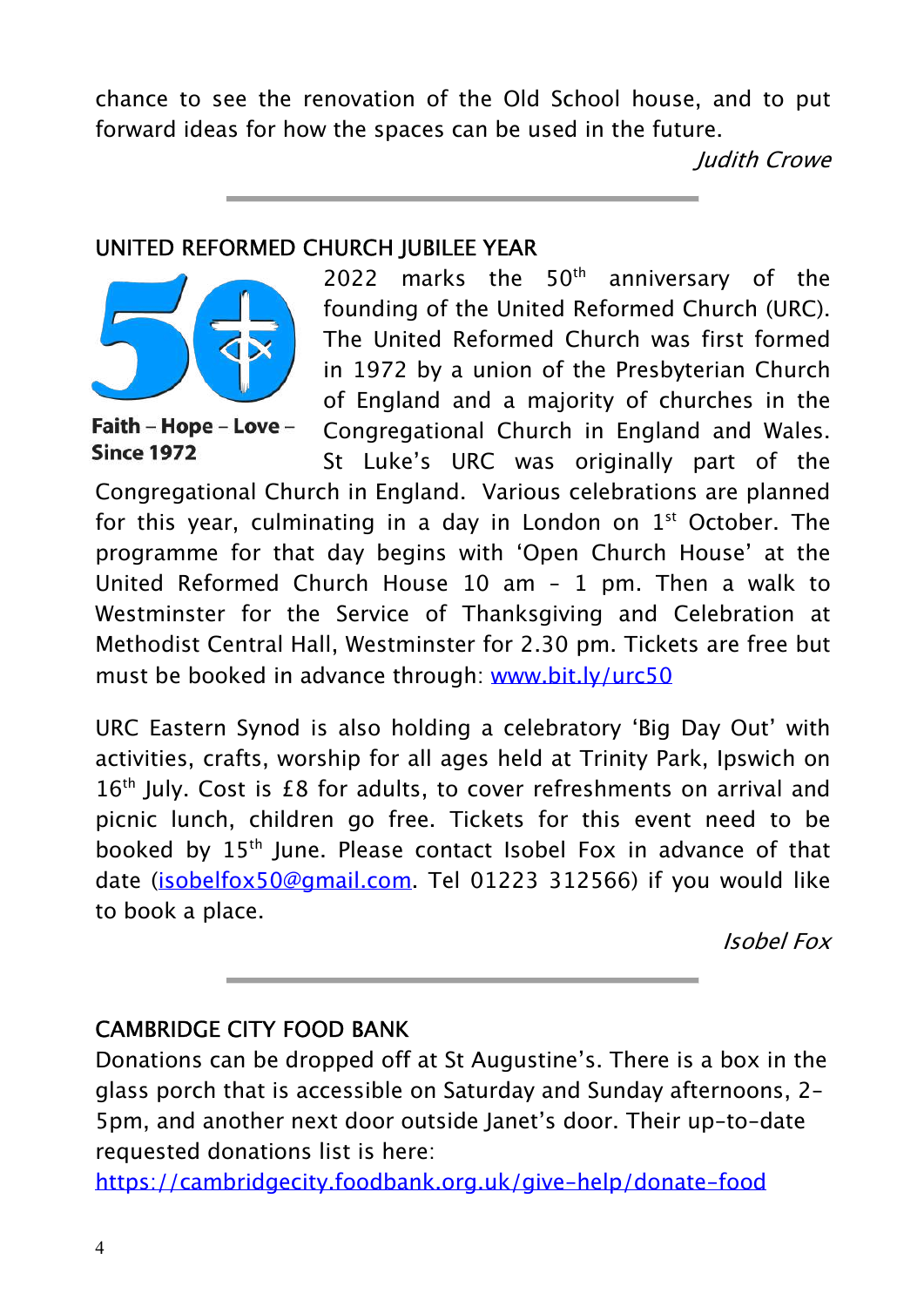#### June Sunday Service Readings

(May be subject to variation)

- 5 June Acts 2:1-21 or Genesis 11:1-9, Psalm 104:26-36. 37b, Romans 8:14-17 or Acts 2:1-21, John 14:8-17 [25-27]
- 12 June Proverbs 8:1-4. 22-31, Psalm 8, Romans 5:1-5, John 16:12-15
- 19 June Isaiah 65:1-9, Psalm 22:19-28, Galatians 3:23-end, Luke 8:26-39
- 26 June 1 Kings 19:15-16. 19-end, Psalm 16, Galatians 5:1. 13-25, Luke 9:51-end



#### CHRISTIAN AID WEEK 15-21 May

Next month's magazine will have a full report of all the money raised from envelope donations and special fund-raising events in our churches.

You can still give on-line via the two e-envelopes for Christian Aid. These are set up in the names of St Augustine's and St Luke's. Just click on the link and you will be guided through:

#### St Augustine's e-envelope:

https://giving.give-star.com/microsite/christian-aid/christian-aidweek/team/e4753d53-d6eb-478d-abb4-deac90c085cd

#### St Luke's e-envelope:

https://giving.give-star.com/microsite/christian-aid/christian-aidweek/team/0ba9265a-a175-4b20-b7c3-d1fb568a7940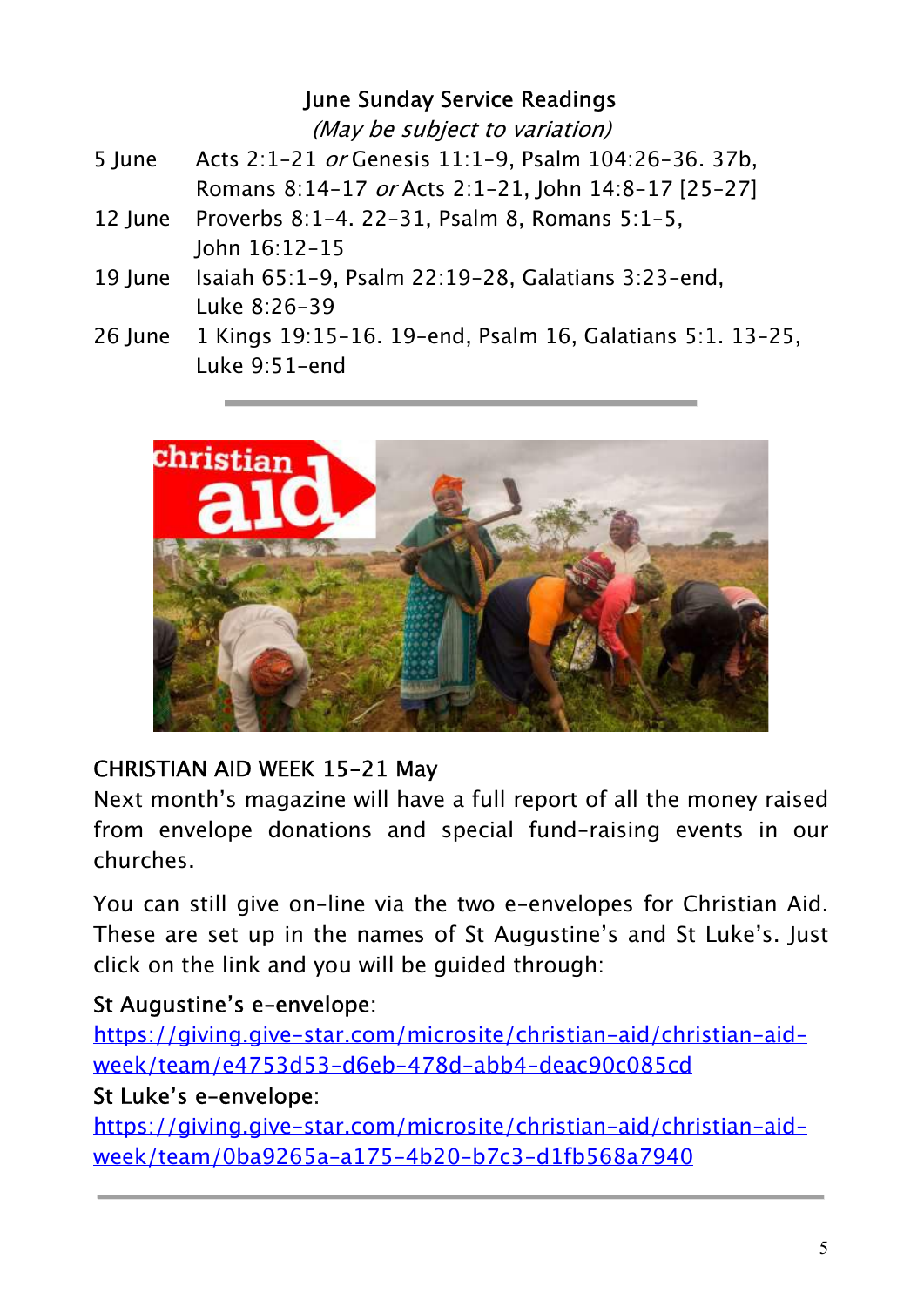#### ST AUGUSTINE'S NEWS

Tom Ruston who has served in the parish as an ordinand, mainly at St Augustine's, will be ordained deacon this Petertide on 25<sup>th</sup> June by the Bishop of Birmingham. Please pray for Tom and all those being ordained. Tom will serve his curacy in the parish of St Matthew the Apostle, Perry Beeches in Birmingham.

The Benefit Concert for the Ukraine Humanitarian Appeal, organised by Philip Mead and others, with music from the St Augustine's Chamber Choir & Brass and Mark and Willem Perkins, has raised £1000.87 to date from generous donors.

Isy Mead, a homegrown young poet, has generously shared her poetry over the past few years, much of it winning prizes and public acclaim. She has just achieved another success, the award of First Prize in the 2022 Ver Poetry Prize competition with her poem "Duracell", written in 1994 during her time working in Rwanda. The judge was poet John McCullough – among his comments was this – "The limited sensory impressions the protagonist experiences – glossy, smooth metal, the stink of fermenting beer, 'sunshine gold' cassava – are delivered in plain, unfussy language which asks the reader to fill in the shocking background, making us feel what this man's going through all the more fiercely. I find it a staggering achievement."

Isy says "I won first prize of £600 with a poem entitled Duracell based on a story of some one I knew in Rwanda and an exhibition at the Pitt Rivers Museum in Oxford".

https://www.prm.ox.ac.uk/event/traces-of-the-past

She has kindly given us permission to print it here on pages 17 & 18

#### ST GILES' NEWS

\* T@3 Platinum Jubilee Celebration on Wednesday 1st June.

We will start our celebration with a chauffeured punt trip down the Backs with Rutherford Punt Company (one punt has raised seats for bad 'hips and knees'). This will be followed by a memorable High Tea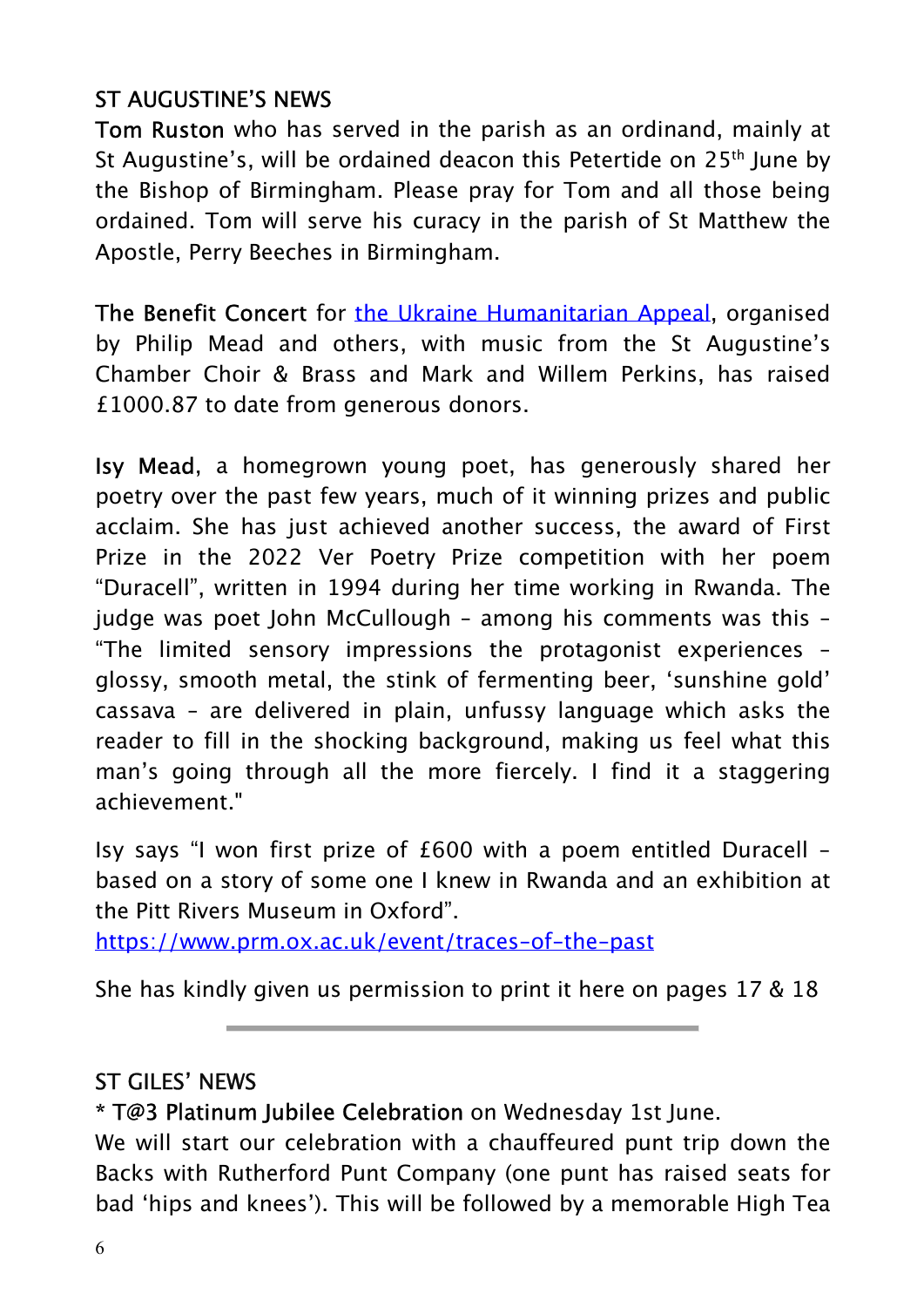at St Giles. The Jubilee Cake made and decorated by Janet Cockerill will be cut by the mayor, Jenny Gawthrope Wood, followed by a Raffle. Everything is free. All paid for by a Platinum Jubilee Grant from Cambridge City Council.

\* Rewilding of the garden is slowly coming on. Did you know you can order caterpillars through the post! Our first delivery of Peacock caterpillars are now happily eating away in our designated nettle patch.

\* Charity Bake Sale will be on Saturday 4th June, 10.30am-12.30pm. All proceeds will be divided between Cambridge Food Bank, CamCrag and Namuncha Schools Project.

Stella Cross

#### NEWS OF ST LUKE'S CHURCH FAMILY

This newsletter is published separately and available by email or printed copy on request. There are usually a few copies in St Luke's.

# NEWS FROM THE COMMUNITY

#### UPHOLDING CREATION - NEWS & IDEAS

As we all strive to live more lightly on the earth for the sake of all creation and future generations, there is a bewildering amount of advice and information now coming at us from all quarters. In this new monthly section we will highlight actions and



opportunities in our own churches and community - please do share your own suggestions, tips and information with us too.

#### Eco-Church Film Night

This parish film night and discussion on Friday 13<sup>th</sup> May at Luke's Church was well attended and the guest speaker, Bryony Trill, stimulated us all to think imaginatively (beyond the dire subject of replacing systems and costly repairs) and to think instead about what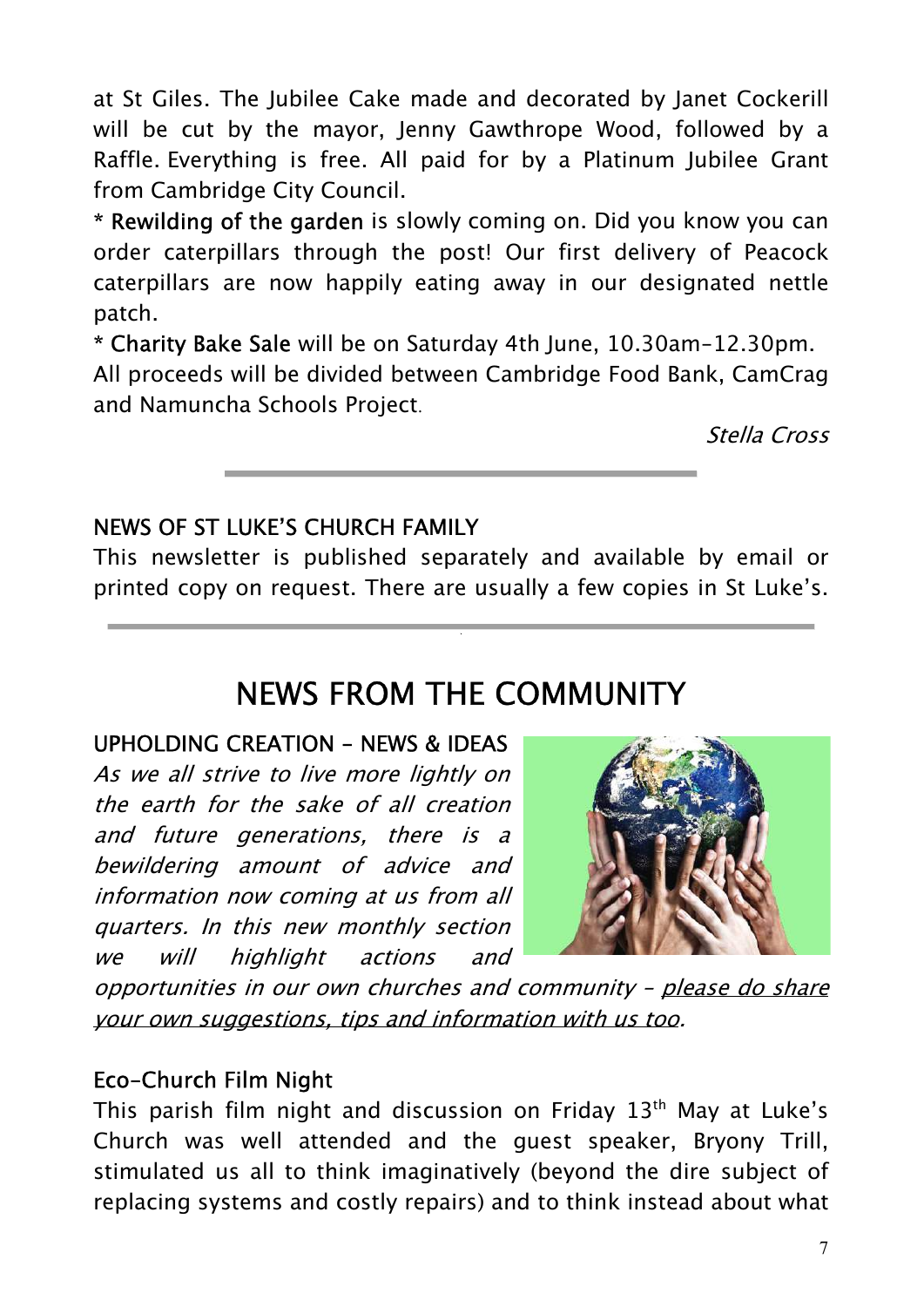particular subjects would capture the imagination of our individual churches. Here's what came out of the brief discussion groups:

- At St Giles the two congregations could get together jointly for a creative project. The replacement of the heating system should be as eco-friendly as possible.
- St Augustine's has no garden but could install planters on the surrounding hard standing and grow herbs. They could also think about the environmental impact of the Community Sunday lunch, and encourage the community groups that use their facilities to engage more positively with waste.
- St Luke's community centre users could be persuaded to audit their own environmental footprints in the way they operate within the building. Eco-church could be an item for consideration at all the congregational meetings.

Bryony also suggested two questions to help us energise Eco-Church – 'What can you do?' and 'Who is going to be an eco-champion in your church? We'd be delighted to hear your answers!

#### Let Your Garden Grow their Future

https://rippleeffect.org/get-involved/individual/garden-twinning/



Here is a fantastic 'twinning' idea for gardeners; both those who garden enthusiastically and those who don't, but wish they could in some way.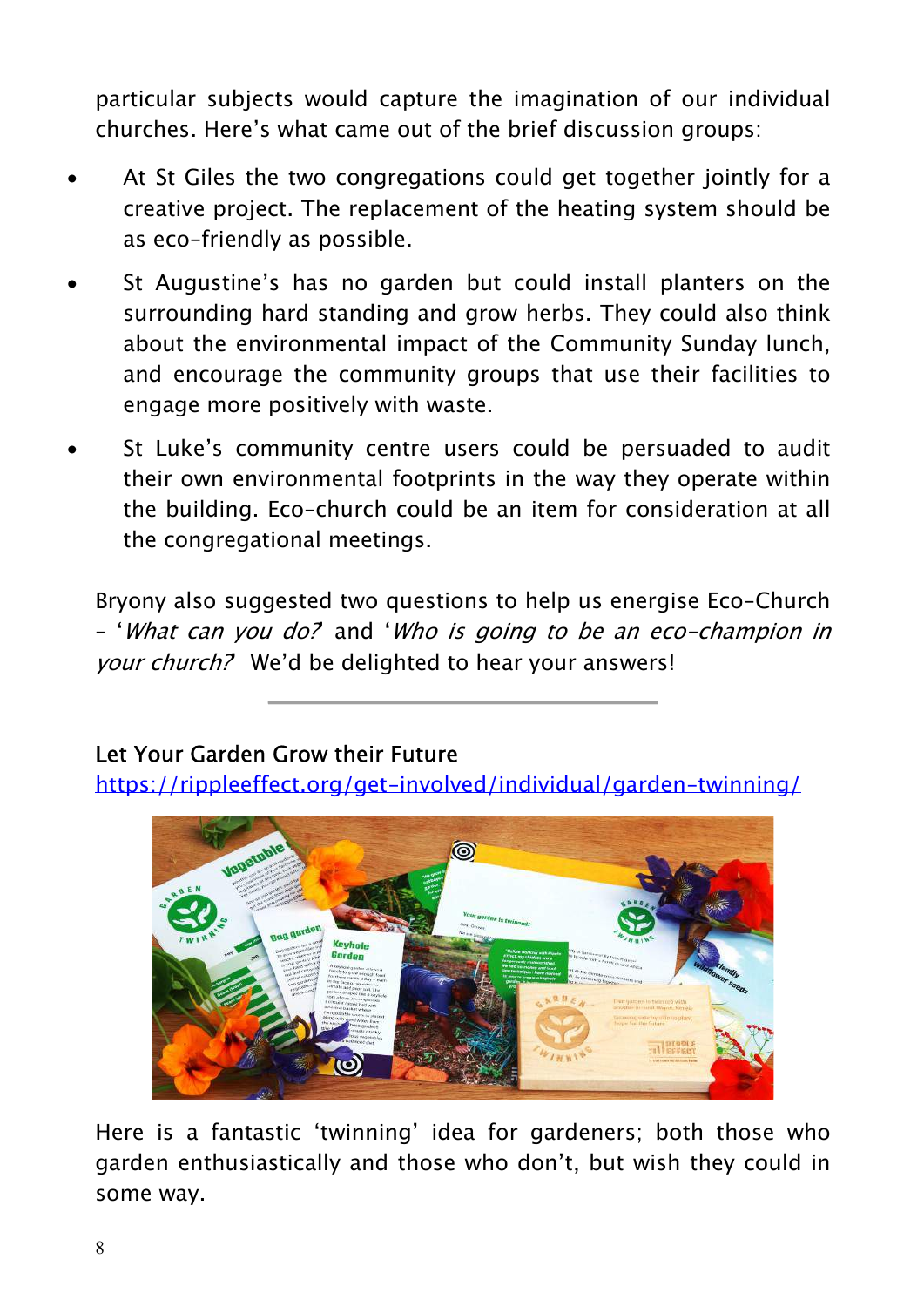It's a new initiative from Ripple Effect, recently renamed from Send a Cow, a charity started in 1988 when Christian farmers answered an appeal from Ugandans desperately short of nutritious food after a long civil war. Renamed Ripple Effect this year, the organisation no longer sends cows to Africa–livestock is sourced locally. UK Christians are now invited to twin their garden and plant hope for a family in Kenya. A £60 donation provides three years' training in sustainable organic farming. From a small kitchen garden, families develop business skills to build a future with wider opportunities. Donors get the pleasure of helping to give a new start to a family in rural Kenya and also receive a wooden plaque to mount in their own garden, plus a vegetable-growing guide from no-dig expert Charles Dowding.



#### Take the '30 days Wild' challenge this June.

One of A Rocha UK's firm beliefs is that we are more likely to nurture and defend God's creation if we first spend time enjoying it! The Wildlife Trusts' '30 Days Wild' challenge (1-30 June) is a great chance to engage with nature as an individual or household, or with your church

community. Download the '30 Days Wild' app here for inspiration throughout the month or sign up for the challenge and a daily email here. Our 'Wild Christian' Facebook group will enable you to share your experience with others. For more practical tips and inspiration, sign up to Wild Christian here.

Circular Cambridge website http://circularcambridge.org/ is a good source for news, advice and events in our area, showcasing all the positive things already happening in Cambridge - recycling, reuse, sharing, repairing, information-sharing, eco-design and practical options. This summer there are Repair Cafes galore and inspiration and resources for initiatives you could undertake. Take a look to see what can help you take your next few big or small steps to help towards a greener, healthier planet.

Sheila Rozeik

ŗ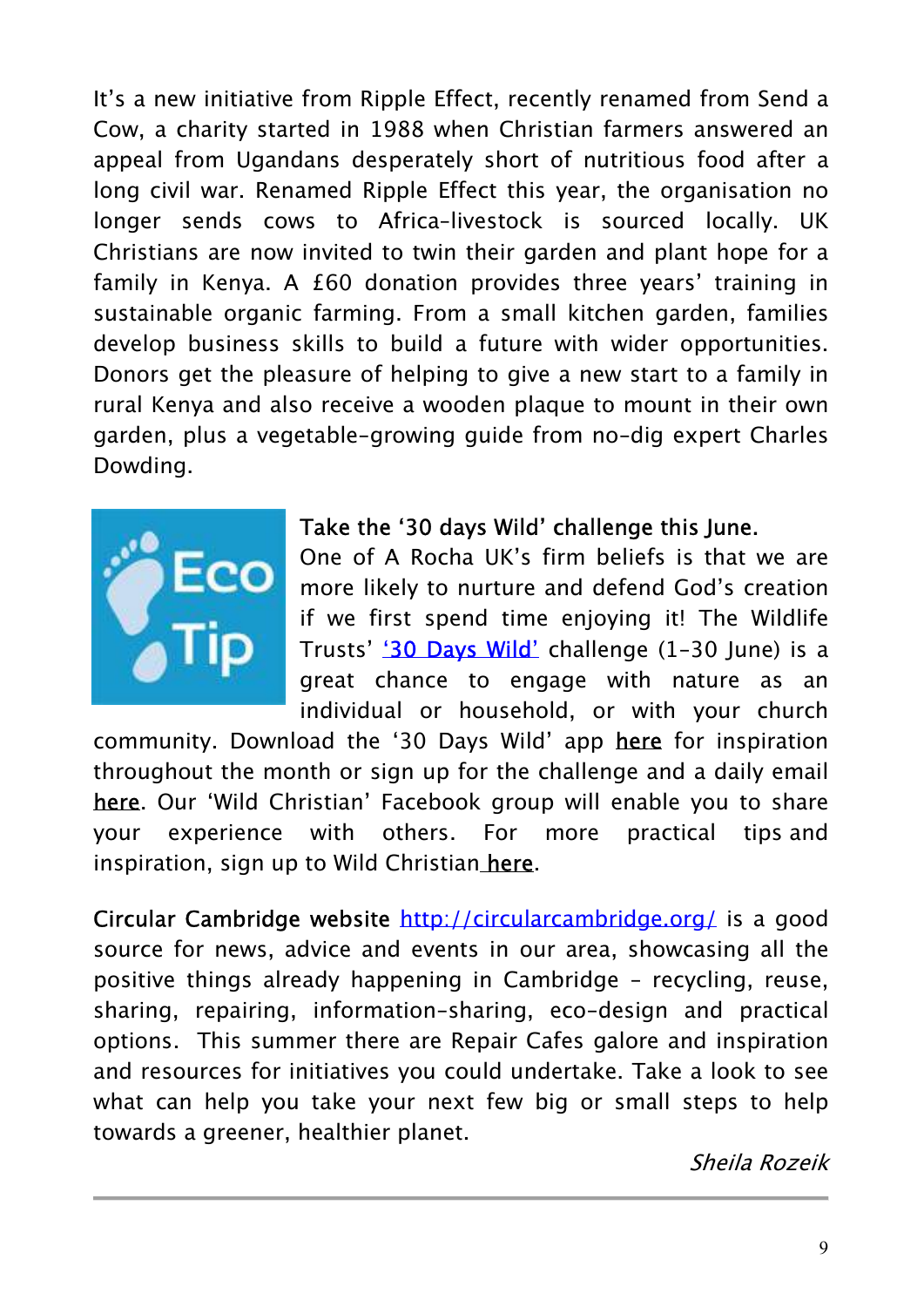#### CAMBRIDGE CITY OF SANCTUARY APPEAL

A newly arrived Ukrainian family being helped by Cambridge Ethnic Community Forum are in need of bikes. They are a mother, a boy and a girl and Grandfather. Please contact



rosemary.watson@talk21.com if you can donate

anything suitable in good condition. They will also, of course, need lights, locks and helmets if anyone has those available as well. The demand for bikes is generally high at the moment, so please let us know if your members can offer anything suitable.

There are also requests for sewing machines.

https://cambridge.cityofsanctuary.org/

# SPECIAL SERVICES & EVENTS

### CAFÉ@99

#### Every Monday and Friday, 10.45am– 12.15 pm, St Augustine's

This community café in St Augustine's has re-opened for one and a half hours on Monday and Friday mornings. All are welcome to drop in and enjoy freshly brewed Fairtrade coffee, cakes and some friendly conversation.

#### TEA @ 3

#### Every Wednesday, 3pm at St Giles'

In the warmer weather we are now generally meeting outside (inside only if wet). If you would like to come along for refreshments and company you will be made very welcome.



### ST GILES KNITTING GROUP

#### Second Tuesday of the month, 10.30am-12noon

Experienced or Not! We have a few projects you can be involved with, or do your own thing with support and advice. Just come along or contact us for a chat. Contact Stella Cross-s.m.cross68@gmail.com for up-to-date news.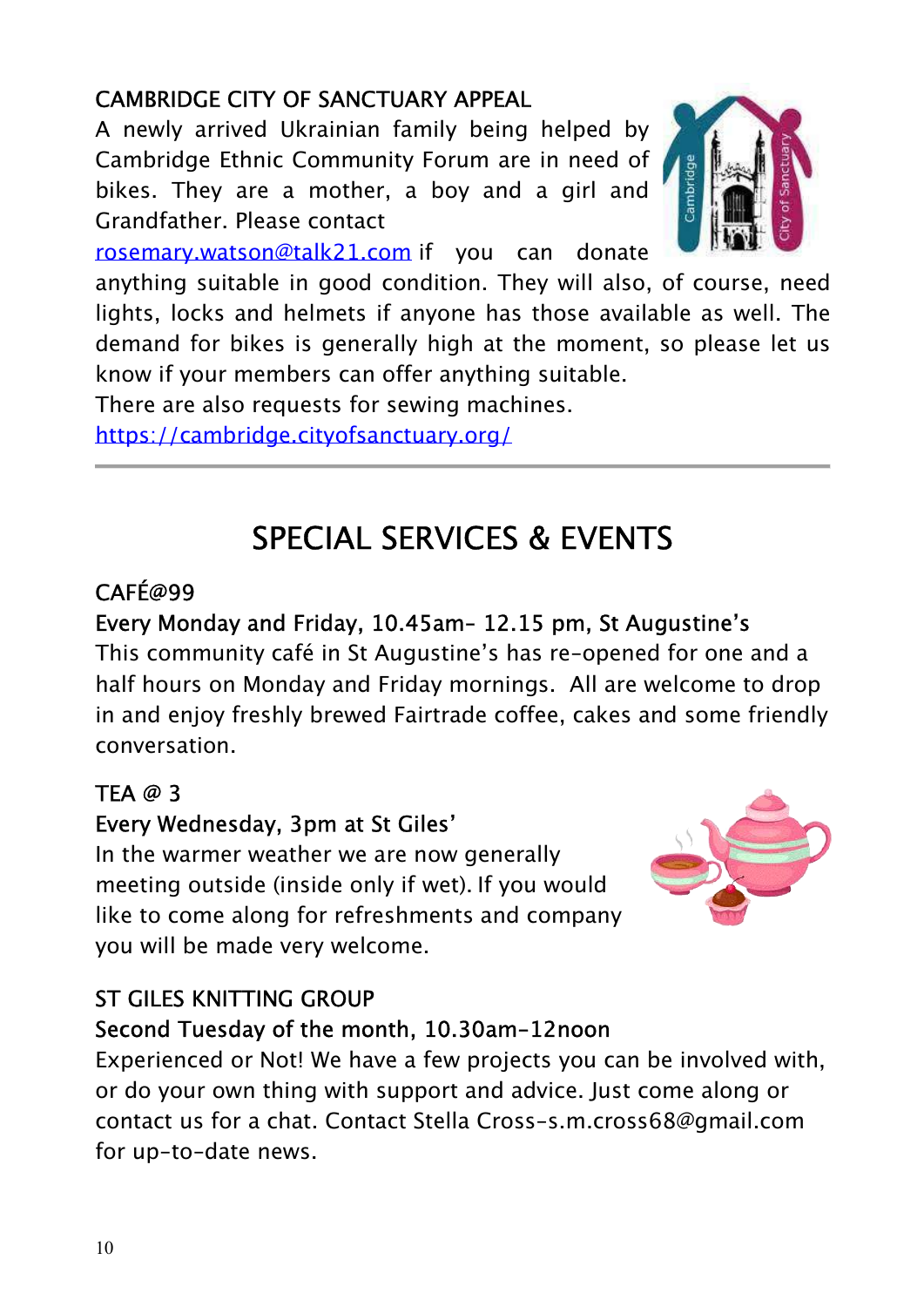

COMMUNITY SUNDAY LUNCH NB: this is suspended during lune thereafter, monthly on the  $1<sup>st</sup>$  Sunday at 1pm at St Augustine's. All are welcome to come and share a delicious, freshly cooked lunch and friendly company. Cost of lunch, two courses including vegetarian options, wine or soft drinks: £5

#### BREATHING SPACE Wednesday 1<sup>st</sup> June, 5.30 pm at St Luke's

Breathing Space meets in person, on the first Wednesday of the month, to pray for the parish, our churches and local communities and individual concerns. Entry to St Luke's is by the car park door (please ring the bell if the door is shut). Breathing



Space welcomes new members who want to feel part of a praying community - we would love to have YOU with us. Please contact Margaret on c354561 for more information about the group.

#### ST GILES BAKE SALE

#### Saturday 4<sup>th</sup> June, 10.30am to 12.30pm at St Giles' gate

All proceeds this month will go to St Giles' chosen charities, so come and choose from the delicious homemade cakes, tray bakes, biscuits, tea breads, jams, marmalades and pickles (many are suitable for freezing so come and stock up). The sale will take place at the Church Gate if fine, otherwise inside the church.

#### RICHMOND ROAD JUBILEE BIG LUNCH & STREET PARTY

Sunday  $5<sup>th</sup>$  June, 12.45 - 2.30pm, North end of Richmond Road Full details of this event for local residents are on the page 3 of the

magazine.

#### MEN'S DISCUSSION GROUP

#### Tuesday 7th June, 8pm meeting in person and online.

"Can parts of the Christian story be viewed figuratively" is the topic, a discussion to be led by Ken Smith. All are welcome, and anyone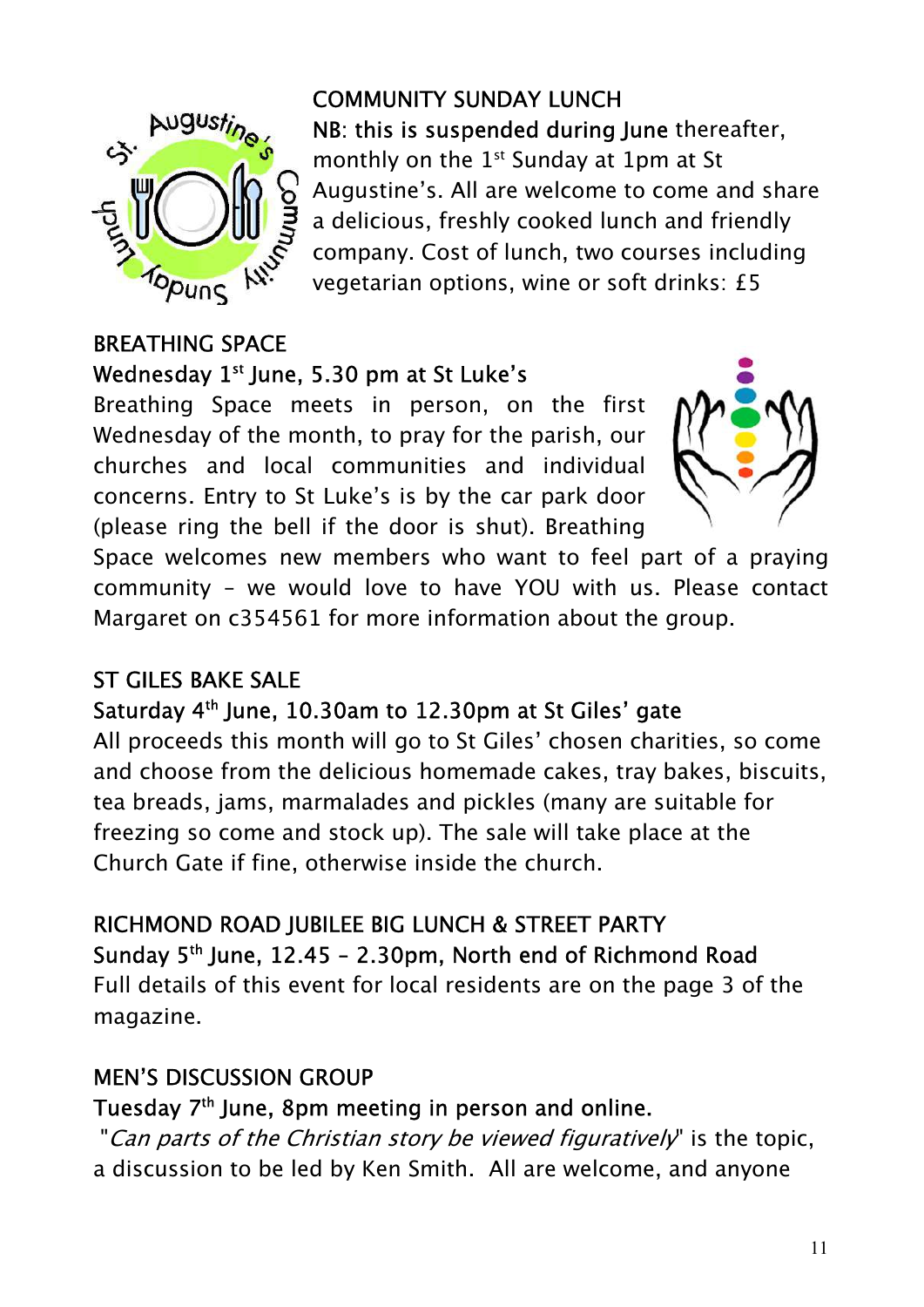who might like to come along or Zoom in should please contact Richard Catchpole on 07736 070907 or by richard@rcatchpole.com.

#### FRIENDS OF THE ASCENSION BURIAL GROUND WORKING PARTY

#### Saturday  $11<sup>th</sup>$  June, 10 am to 12 noon.

The Friends meet monthly for a socially-distanced working party at the Ascension Burial Ground, where there is much to do. All are welcome to come

and help. You will need sturdy shoes and gardening gloves. Tools are provided. Further dates for 2022: 9 July, 13 August, 10 Sep, 8 Oct, 12 Nov, 10 December.

If you would like to support the work of the Friends, you can obtain an application form from the Parish Office or online on our website.

#### QUEEN ELIZABETH 1's CANOPY Saturday 11<sup>th</sup> June, 2-3pm at St Giles'

The speaker in this first of a monthly series of Talks at St Giles is Margaret Waring, of The Textiles Society and Embroiderers' Guild. Tickets are available online in the form of a donation for the Friends of St Giles charitable funds (whatever you are able to contribute – suggested amount is £7.50 or more).

https://www.eventbrite.co.uk/e/queen -elizabeth-is-canopy-margaretwaring-tickets-301980902007?aff=ebdssbdestsearch

#### "NEW LIFE" EXHIBITION

#### 12<sup>th</sup> June at 12 noon, at The Old School at St Luke's  $18<sup>th</sup>$  June  $11am - 4pm$ ,  $19<sup>th</sup>$  June  $12n$ oon - 4pm

Come and see the creative responses to this theme of "New Life", from members of the community and church members. Works will be on sale and we hope to offer further open days.

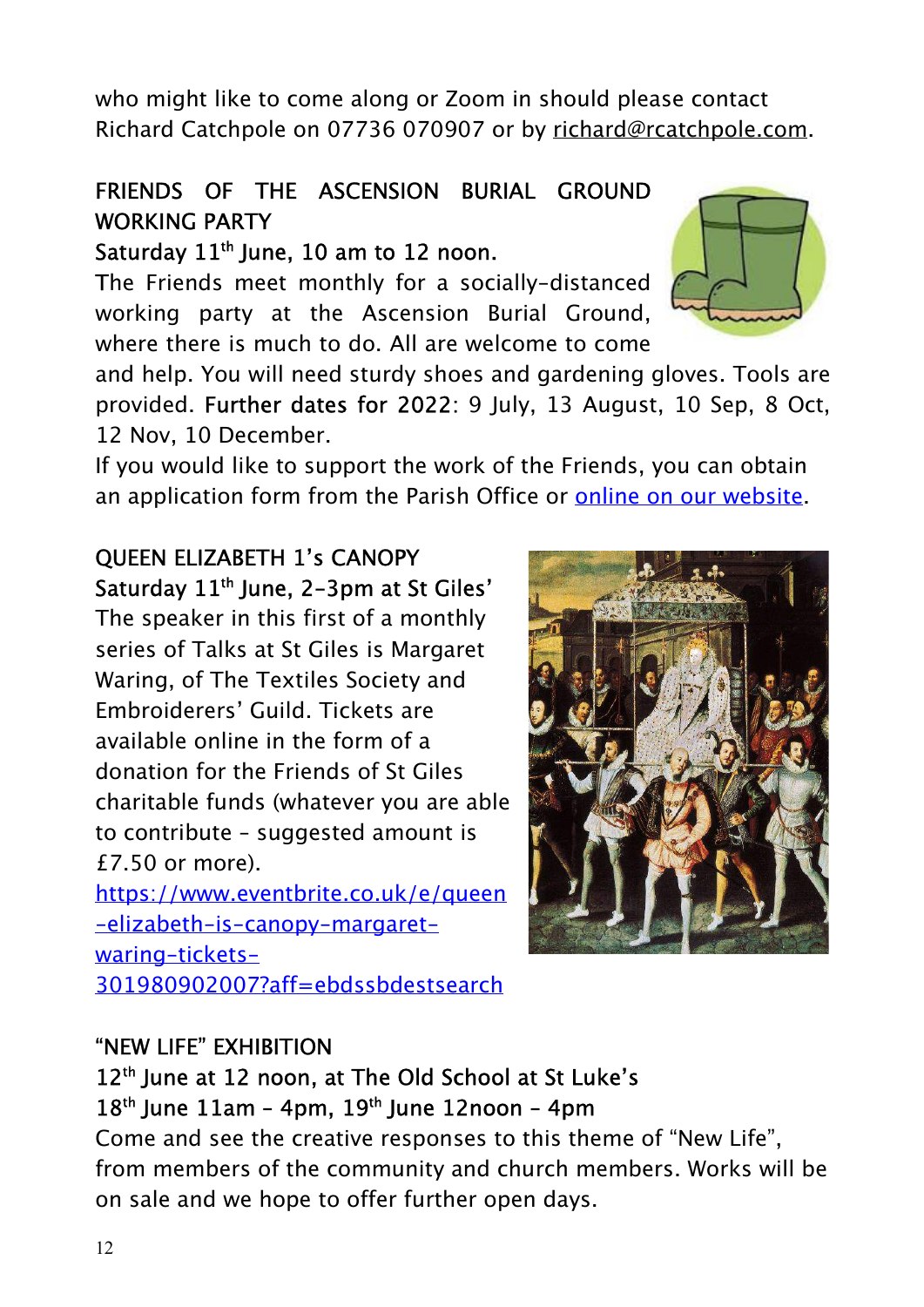#### 13

#### CREATIVE TEXTILES WORKSHOP Saturday 25<sup>th</sup> June, 10.30am to 12.30pm at St Giles'

This is held monthly on fourth Saturdays. The space is set up with suitable distancing. Please bring your own mask. Margaret Waring (Textiles Society and Embroiderers' Guild) will lead the workshops. In general all materials for the session will be provided. Participants will be invited to make a donation (£15) to the Friends of St. Giles' Church. Please book in advance as the number of participants is limited. Email: amwaring8@gmail.com or office@churchatcastle.org.

#### ST LUKE'S KNITTING GROUP Tuesday 28th June, 2-4 pm at St Luke's

All are welcome to this monthly group that meets on the last Tuesday of the month. Bring friends, whatever your level of skill, swap ideas and learn new techniques. Just come with anything you are

working on or would like to do. Needles and wool will be supplied. Please contact Judith, 01223 357627, for further details and to find out about some of the lovely knitted garments they have for sale.

#### TOURS OF ST GILES-Clothed in Glory Saturday 25<sup>th</sup> June, 2-3pm at St Giles'

These monthly tours are organised by the Friends of St Giles' Church (https://www.fosgc.org/) Please pre-book your place online at: https://www.eventbrite.co.uk/e/tour-of-st-giles-church-tickets-301984372387?aff=ebdssbdestsearch We welcome donations for our charitable funds (whatever you are able to contribute – suggested amount is £7.50 or more)

Further dates: 23<sup>rd</sup> July, 27<sup>th</sup> August, 24<sup>th</sup> September, 22<sup>nd</sup> October

#### TALKS AT ST GILES – fundraising for the Friends of St Giles 2pm-3pm, 2nd Saturdays of the month at St Giles'

Further dates: 9<sup>th</sup> July: Richard Morris & Arthur Hibble, "Supporting schools in Africa":  $13<sup>th</sup>$  August t.b.a. :  $8<sup>th</sup>$  October: Stella Cross, the rewilding of St Giles' garden: 12<sup>th</sup> November: Colin Fludgate, "Religious upheavals of the  $16<sup>th</sup>$  Century and their effect on Church Music"

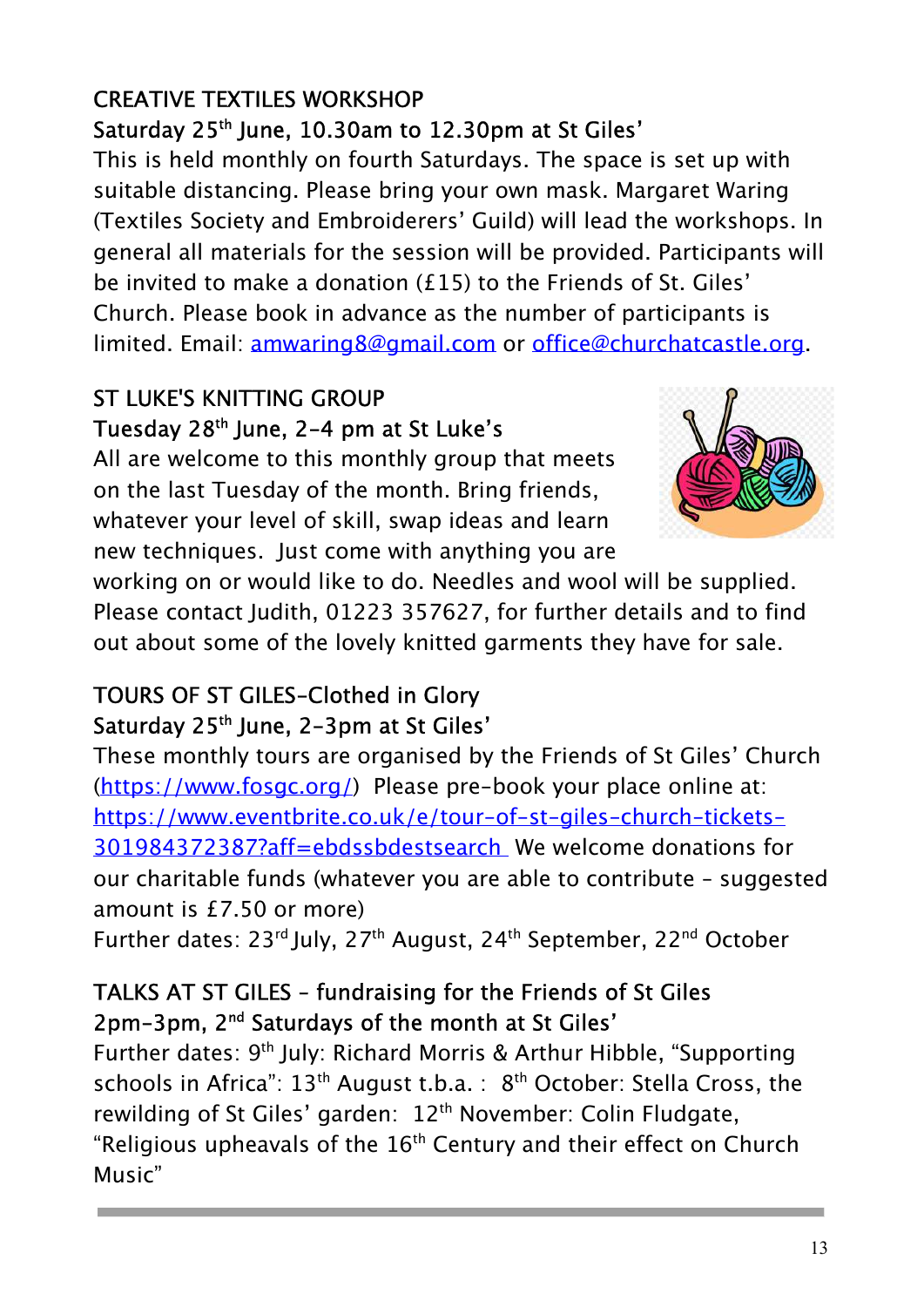# WORSHIP AND PRAYER RESOURCES ONLINE

Church at Castle: Downloadable service and worship resources are kept up-to-date on our own website at: https://www.churchatcastle.org/resources/

The Diocese of Ely has Sunday morning resources to share on their website at: https://www.elydiocese.org/church-in-action/sundaymorning-resources/

Daily Devotions: The United Reformed Church has daily Bible readings, reflections and Prayers for the season at https://urc.org.uk/

Sing a Hymn: The Royal School of Church Music has uploading a whole playlist of hymns on their YouTube channel, for you to sing along with. It does not cover the whole year but there are plenty of cracking hymns to enjoy.

https://www.youtube.com/playlist?list=PLnvhbQASCJhW\_Gz8Fww32Nmy\_XuCQmNl

# OUR SERVICES ONLINE ON ZOOM

You are welcome to join all and any of these services. Send an email to office@churchatcastle.org to receive a Zoom invitation to any of these services shown below. Resources for all online services are on our website - https://www.churchatcastle.org/resources/

#### **SUNDAYS**

- St Giles' Morning service, 9 am
- St Augustine's Morning Service, 9.30 am
- St Luke's Morning Service, 10.30 am
- Church at Castle United Evening Service, monthly on the 2<sup>nd</sup> Sunday, 6.30pm at Castle St Methodist (in person only)
- Iona Service, monthly on the 3<sup>rd</sup> Sunday, 7 pm (except in August)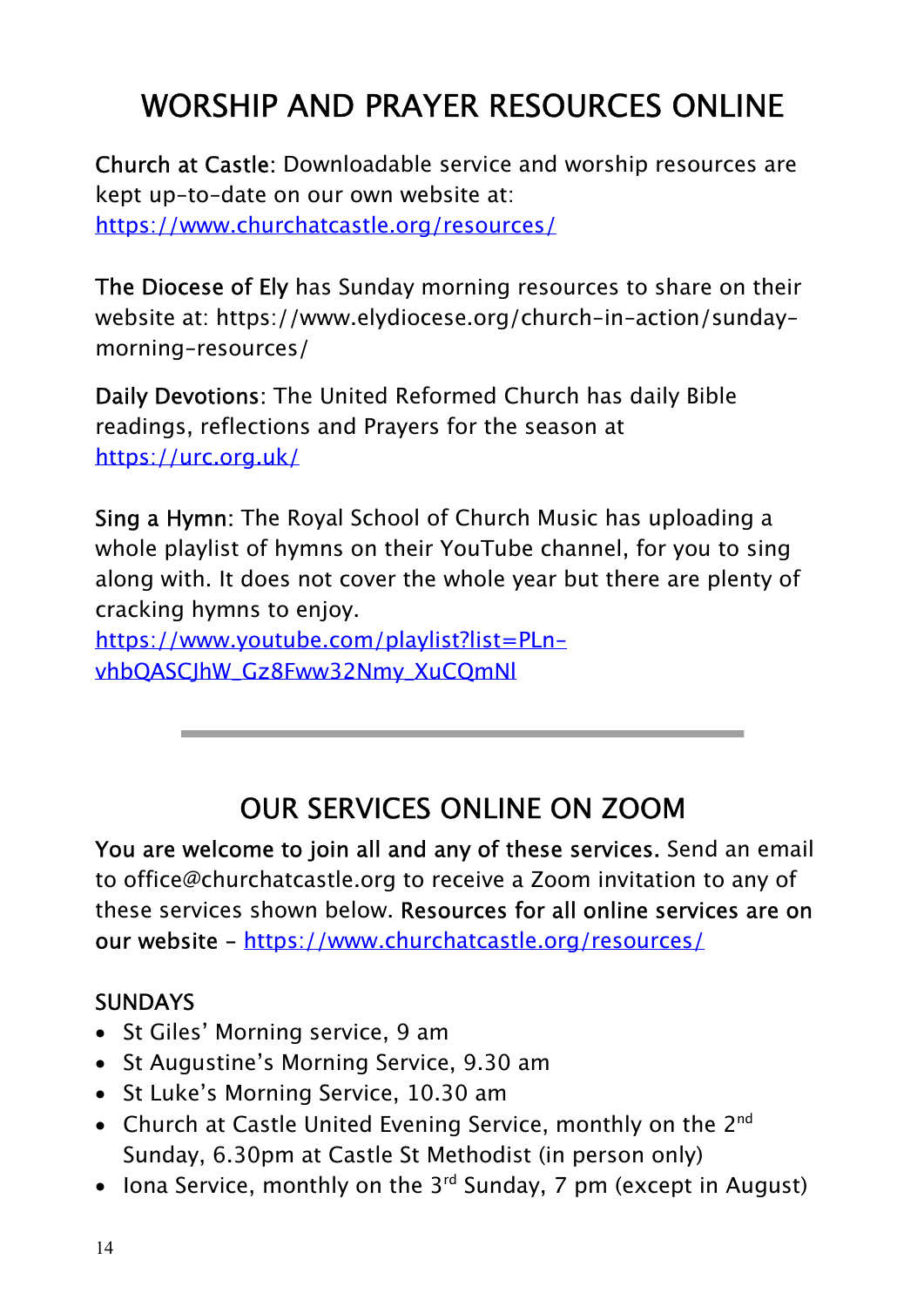MONDAYS – Compline, 6 pm A service of Night Prayer. Common Worship.

WEDNESDAYS – Morning Prayer, Book of Common Prayer. 10 am

THURSDAYS – Midweek Eucharist, Common Worship. 10am (online and also in person).

# FOR CHILDREN

Together at Home produces very childfriendly resources that children and their



families can share. https://www.tath.co.uk/

# IF YOU DON'T HAVE THE INTERNET



FREE HYMNS & PRAYERS ON YOUR TELEPHONE This is an excellent national initiative for those who are especially isolated:

A free national phoneline Daily HOPE is

available 24 hours a day on 0800 804 8044 Callers will hear a special greeting from the Archbishop of Canterbury before being able to choose from a range of options, including Prayer during the Day and Night Prayer updated daily from Common Worship, and a recording of the Church of England's weekly national online service. An option called Hymn Line also offers callers a small selection of hymns, updated daily.

A further option has been added called Sleep Well with Daily Hope this new material can be found on 0800 804 8044 and selecting #. Through this option, individuals can now receive a relaxing and accessible guide to getting a good night's sleep which will improve their mental, emotional and physical health.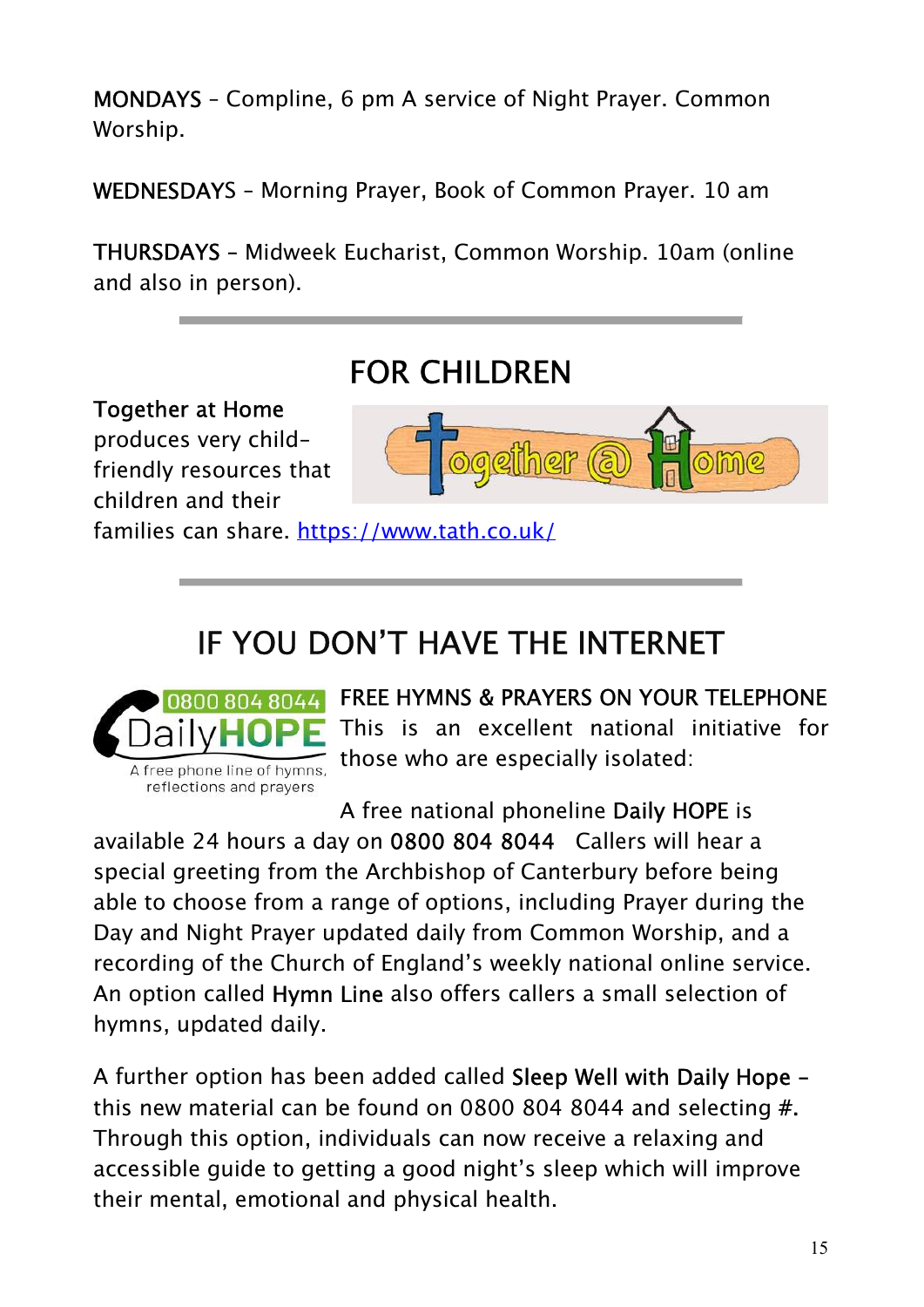#### WORSHIP RESOURCES FOR EVERYONE

We can send resources for people to use at home. If you would like a printed copy of any prayers, hymns or services please ring Sheila Rozeik on 01223 223774. As a ministry team we can also telephone those who would like to say the service and share the liturgy with them. If you would like one of us to share the service with you or know of someone else who doesn't have internet technology who might appreciate it, then please ring the number above.

#### COPE-Talking Together

COPE is Cambridgeshire Older People's Enterprise. Throughout June and July they are running a new TALKING TOGETHER series, to bring older adults together for engaging and stimulating conversations about topics of shared interest. This free programme offers weekly telephone-based discussion groups which are joined from the comfort of your home. No special technology is required, just your own telephone. Each group, scheduled for 45 minutes, is facilitated by skilled leaders with whom participants can share their ideas, opinions and experiences. Please join us! Registration is required. Phone 01223 364303 for details of the sessions and topics of discussion, or to receive one of their newsletters.

#### Overview of Dates

ENVIRONMENT Bruce Huett - Monday 29 June, 6, 13, 20, 27 July, 3 Aug at 1pm POET'S CORNER Liz Williams/Clare Crossman - Monday 29 June, 6, 13, 20, 27 July, 3 Aug at 2.15pm LOOKING AT CAMBRIDGE Mike Petty - Monday 29 June, 6, 13, 20, 27 July, 3 Aug at 3.30pm THE POWER OF BOOKS Leigh Chambers - Thursday 25 June, 2, 9, 16, 23, 30 July at 1pm GARDENING Pam Gatrell - Thursday 25 June, 2, 9, 16, 23, 30 July at 2.15pm DAVID PARR HOUSE Tamsin Wimhurst - Thursday 25 June, 2, 9 July at 3.30pm (NB 3 sessions)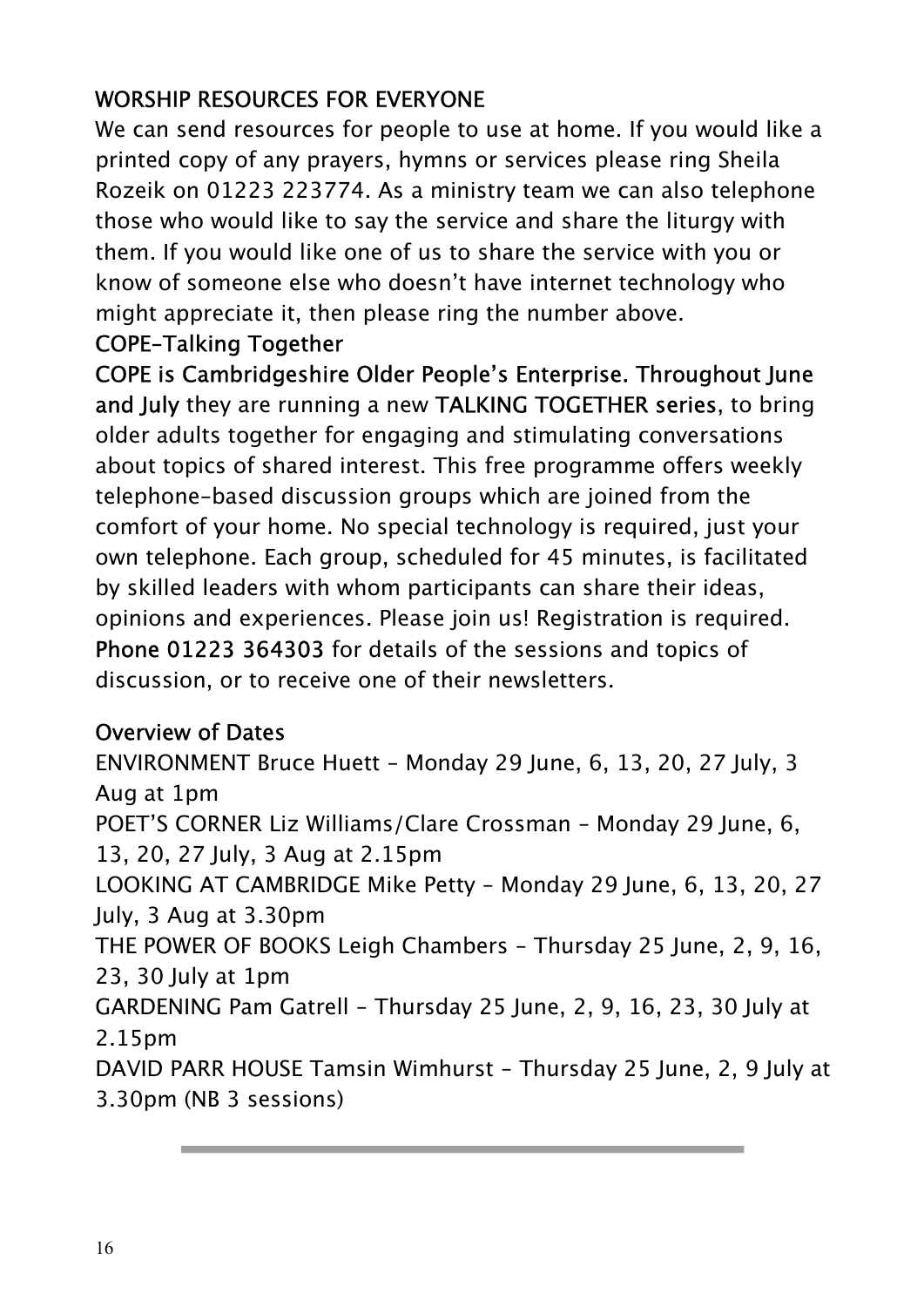

#### DURACELL

-the word, spelled out in copper or gold across two Double-As he holds in his hands: little cylinders, precise and glossy and smooth

like the cartridge cases or silver bullets that might have been used in another war to extinguish a scream in a second, not machete

making a scream endless, endless. Now's the chance to release the radio's latch in the dark, slot the batteries into each snug cocoon,

click back the lid, turn on the switch. Once a day, clockwork, he does just this: steadies his breathing and listens in

as the soft crackle sharpens to fluid speech, the latest on roadblocks and military movements intertwined with music for light relief,

then lists, and every night the names, he - won't recognise, and tomorrow is saved. He removes the batteries to a sisal-leaf basket, to sleep.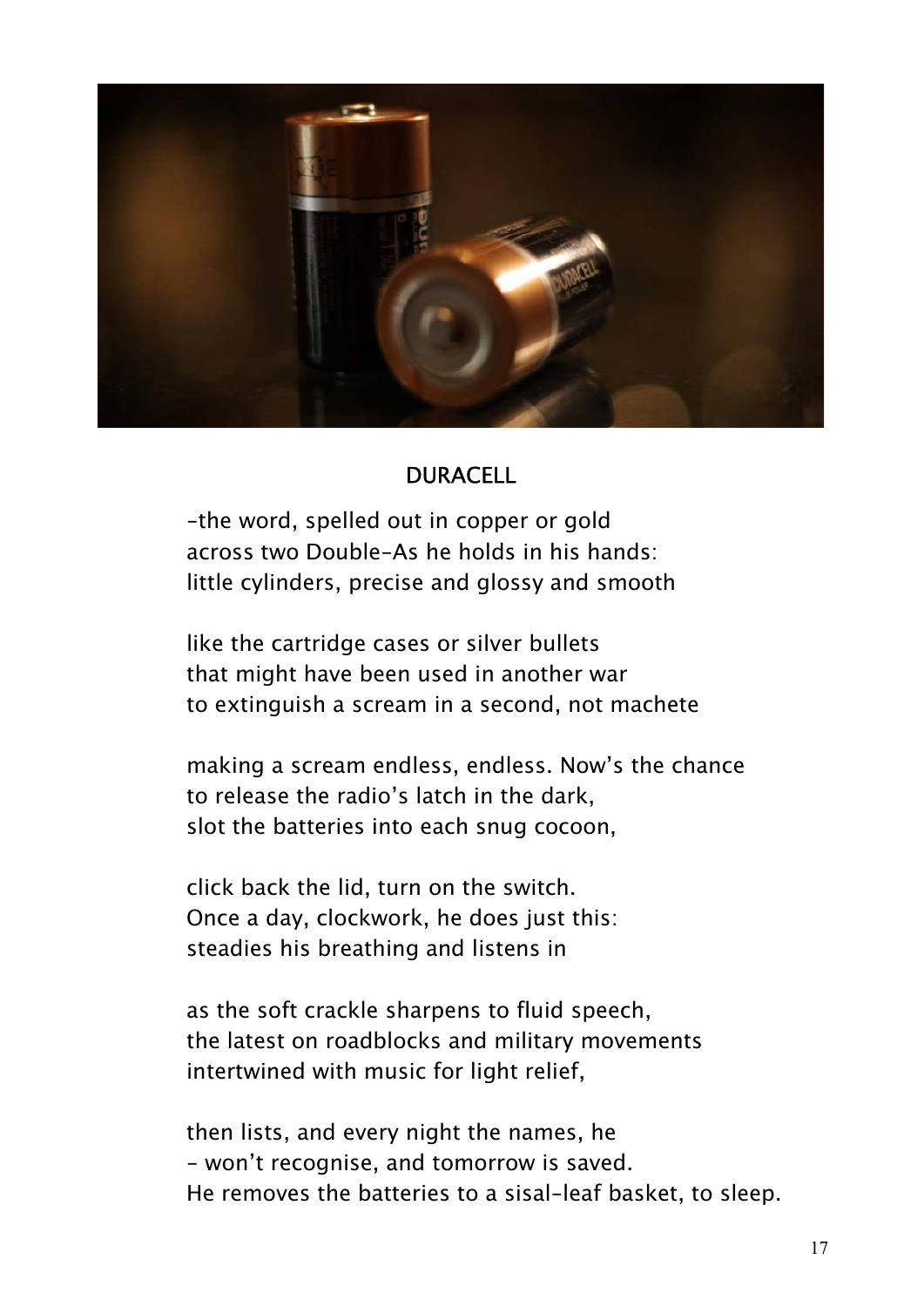He stretches back amid the intense banana-stench of fermenting beer, cocooned in the pit his neighbour dug and hid him in.

She comes to check on him once a day, drops down a sleeve of plantain, perhaps, or a sachet of cassava, sunshine gold.

Sometimes, in the darkness, they eyeball each other, but more often than not he is sleeping. She drops down to find his heart beating.

© Isabella Mead Rwanda, 1994

# **NOTICES**



Ļ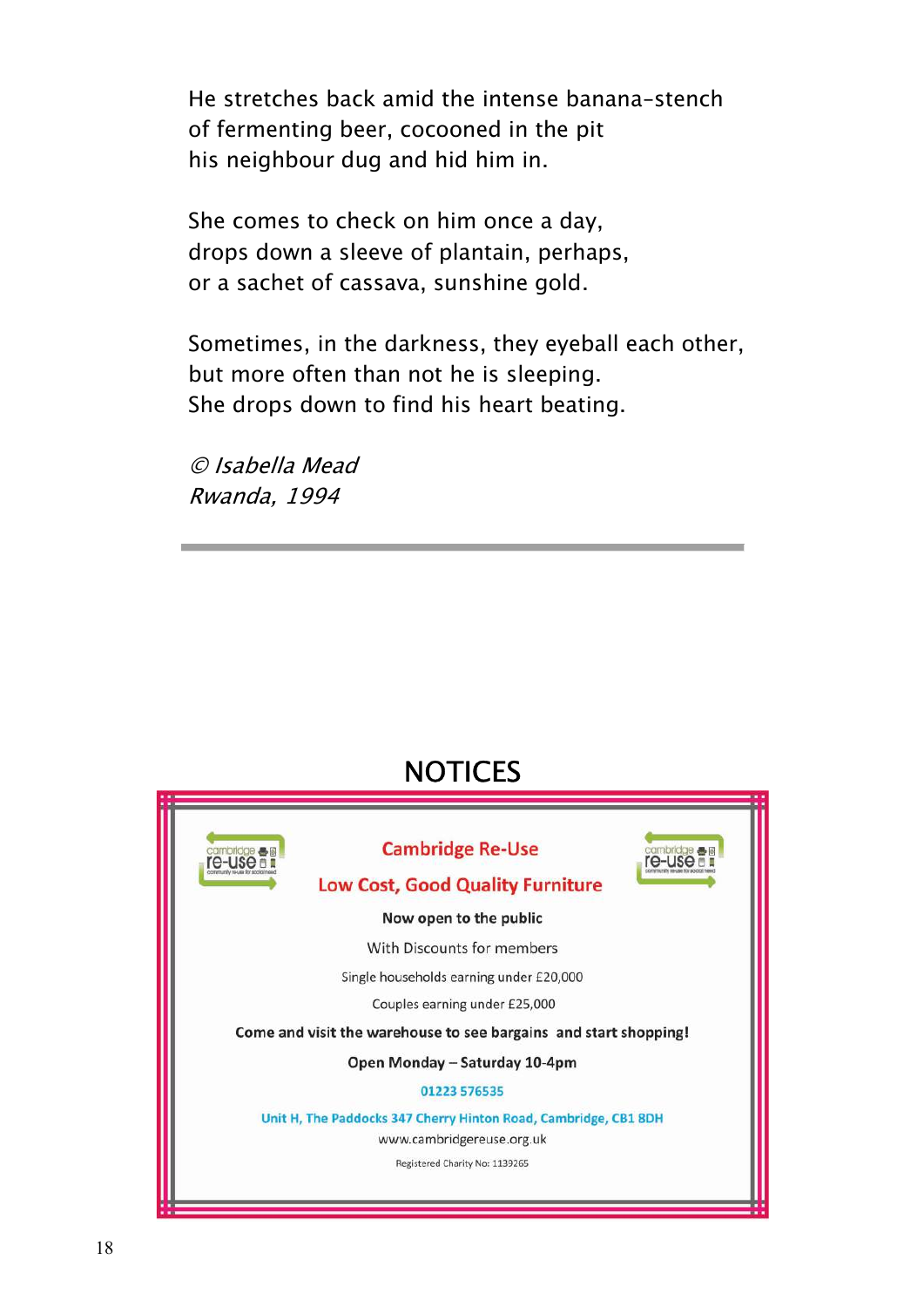

#### Boost parish funds when you shop online

The Parish of the Ascension has been a registered charity for two years, and has joined the Give as You Live scheme. This means that anyone can

now donate to the Ascension Parish funds, at no extra cost to themselves, whenever they are shopping online. Don't forget to click on the Give as You Live icon on your browser when starting to shop and select the Parish of the Ascension. Our registered charity name is long - The PCC Of The Ecclesiastical Benefice Of The Ascension, Cambridge (St. Giles with St. Peter, St. Luke And St. Augustine) - so here is a shortcut to sign up:

https://www.giveasyoulive.com/join/ascensionparishcambridge Did you know, when you sign up to @GiveasyouLive the retailers you shop with will make a donation to us for every purchase you make? It's completely free, and the funds help us to keep providing our vital service. Sign up for us today!

• It is good to hear news about people, and what you are doing for and in your communities practically and creatively. We will try to reflect this in the next magazine. Send your news via email to: office@churchatcastle.org or post it to Janet Bunker, 95 Richmond Road, Cambridge, CB4 3PS. The deadline for submissions is ten days before the end of the month, but please send your article as early as possible.

 If you would like to have the Ascension News delivered to yourself or someone else electronically or as a print copy, please send the details to *office@churchatcastle.org* or phone 01223 223774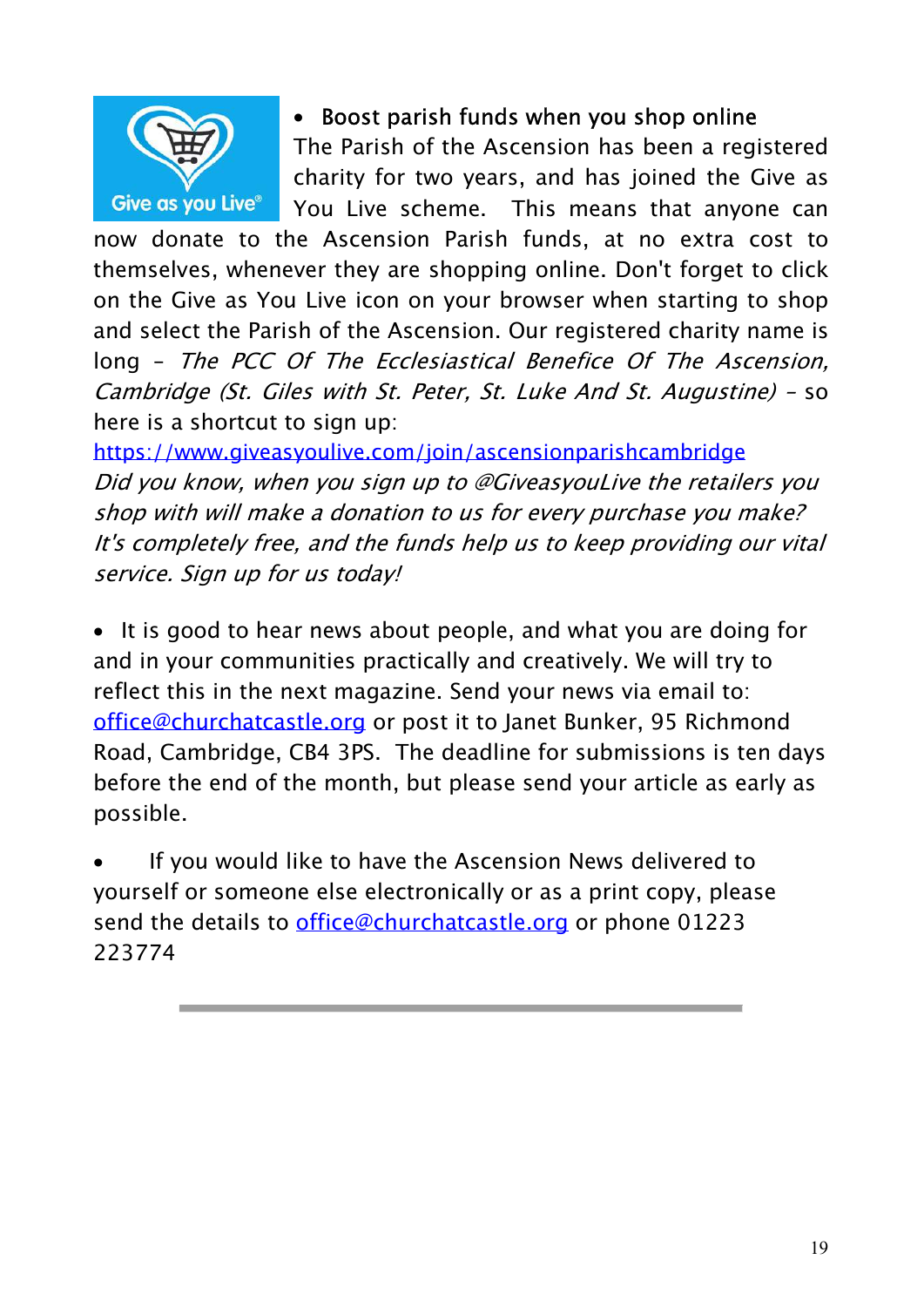Following the Annual Parochial Church Meeting on 26<sup>th</sup> May 2022, this listing includes new representatives and those who continue to serve. We are grateful to them all.





m

OH NO. THE READER HASN'T TURNED UP



ROUND THREE: EMERGENCY LESSON - READING



**BULB CHALLENGE** 

ROUND FOUR: KEEPING ORDER IN THE CHURCHYARD

ROUND TWO: FACULTY-REGULATIONS EXAM



SEMI-FINAL: ABILITY TO WITHSTAND THE MIGHT OF HERITAGE ORGANISATIONS



FINAL: STAVE-TWIRLING

© Dave Walker

#### WHO'S WHO IN THE PARISH OF THE ASCENSION, CAMBRIDGE MINISTRY TEAM AND CHURCH COUNCILLORS 2021 - 2022 (post APCM 2022)

Contact details are on our website or from the Parish Office.

#### Ministry Team ex-officio on PCC

Team Rector Philipa King Team Vicar Janet Bunker URC Minister vacancy Assistant Priest Tom Ambrose Retired Priest Owen Spencer Thomas Licensed Lay Ministers Margaret Cooper, Sylvia Pick (Emerita) Authorised Lay Minister for children Gill Ambrose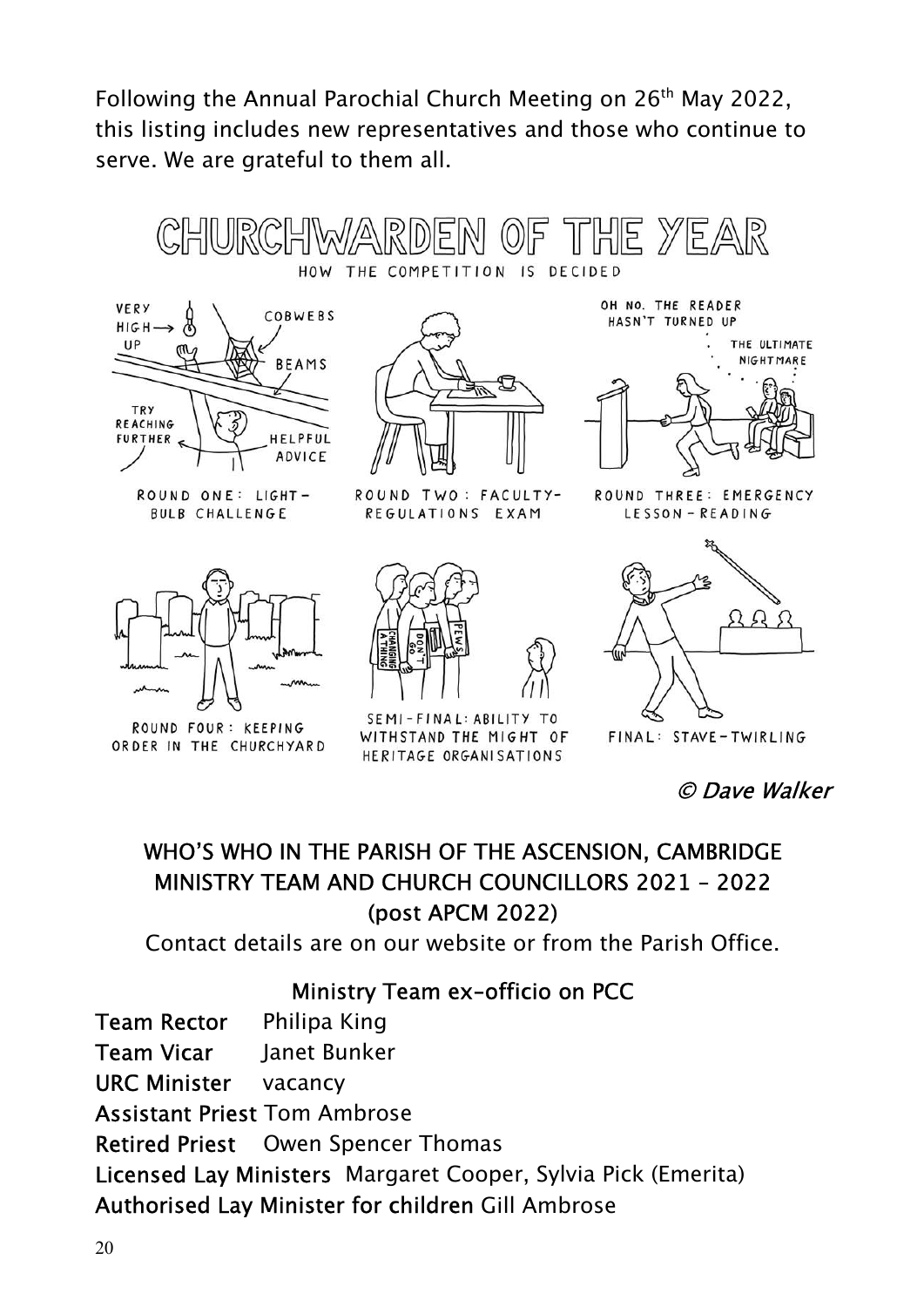#### Churchwardens ex-officio on PCC (elected annually)

- St Augustine's Mark Wills, Philip Mead
- St Giles' Richard Catchpole
- St Luke's Doreen Ullinger

#### Deanery Synod representatives 2020-2023 ex officio on PCC

- St Augustine's vacant
- St Giles' vacant
- St Luke's lane Holmes

Parochial Church Council – all members of the PCC are ex-officio members of the appropriate DCC

- St Augustine's 2020 2023 Antony Rix 2021-2024 Patricia McGuire\*, Secretary 2022-2025 vacancy
- St Giles' 2020 2023 vacancy 2021-2024 vacancy 2022-2025 vacancy
- St Luke's 2020–2023 Gill Ambrose \* 2021-2024 Judith Crowe \* 2022 –2025 Paul Gibbs

#### District Church Councils

- St Augustine's 2020 2023 vacancy 2020 – 2023 vacancy 2021 - 2024 vacancy 2022 – 2025 vacancy
- St Giles' 2020 2023 Valerie Anderson 2020 – 2023 Arthur Hibble 2021 – 2024 Margaret Waring 2022 – 2025 [Helen Kinsey-likely to be elected at first PCC meeting after APCM]

\* not eligible for re-election when current term ends in year indicated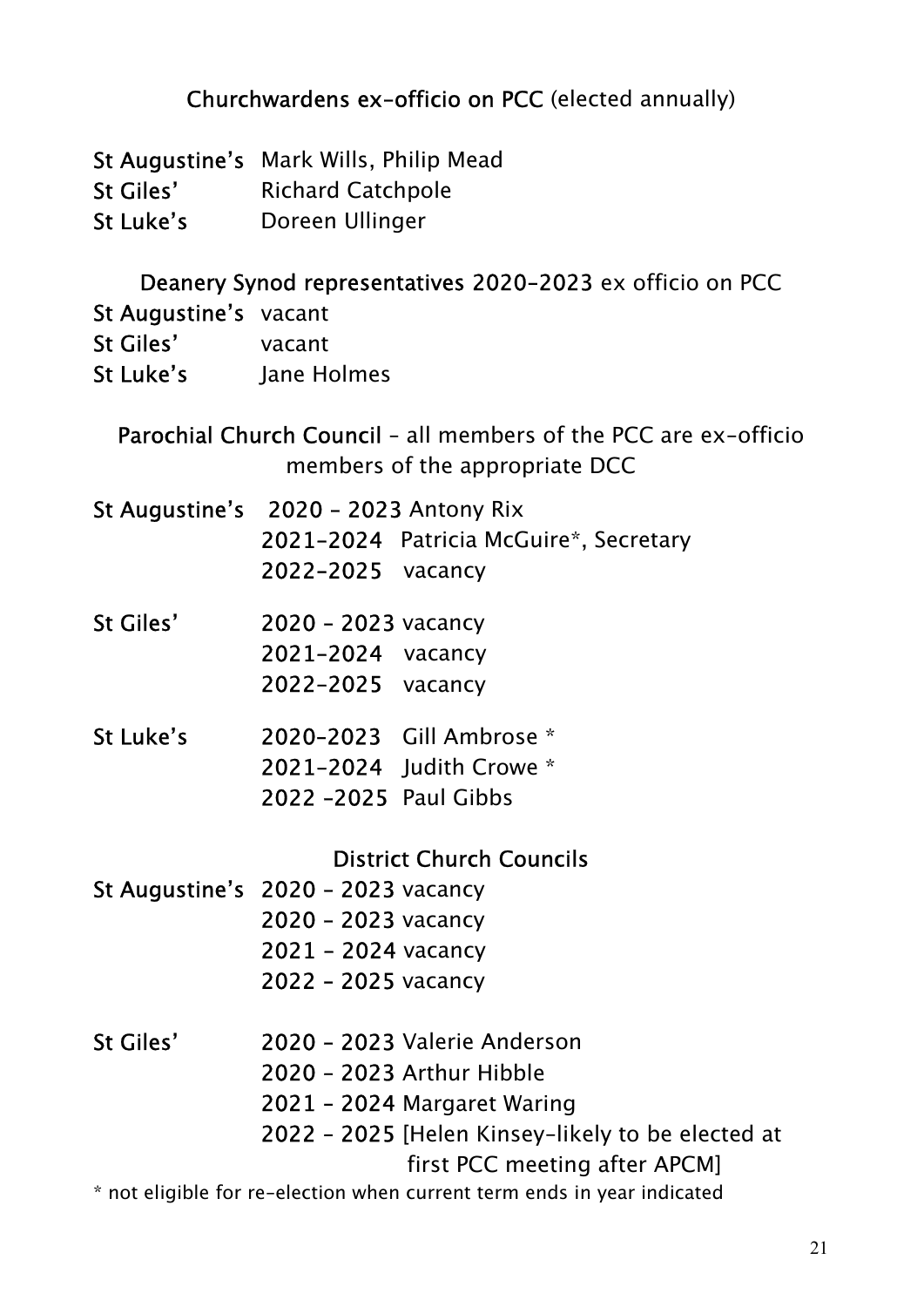#### St Luke's Ecumenical Church Council as at Annual Congregational Meeting on 27<sup>th</sup> March 2022:

May Block, Margaret Cooper, Isobel Fox, Angela Gibbs, Paul Gibbs, Lib Hallam, Joan Jeans, Frances Klein, Sue Mudie, Clare Redfern, Ken Smith and Doreen Ullinger

#### St Luke's Joint Council as at Annual Congregational Meeting on 27th March 2022:

May Block, \*Margaret Cooper, \*Judith Crowe, Paul Custerson, Isobel Fox, Paul Gibbs, \*Frances Klein and \*Alison Taylor. \* appointments ratified at the APCM on 26 May 2022

# GENERAL ENQUIRIES

Ascension Parish Office Parish Administrator: Sheila Rozeik Email: office@churchatcastle.org, officeatcastle@btinternet.com Post: St. Giles' Church, Castle Street, Cambridge, CB3 0AQ Tel: 01223 223774, 01223 315000 (recorded messages only), Please note: Sheila is running the Parish Office from home-her core working hours are Mondays to Fridays, 9am to 1pm. Please bear this in mind and avoid contacting her unnecessarily outside these times.

St. Luke's Church Centre Centre Supervisor - Heather Taplin, 01223 311136. Email: stlukes\_office@yahoo.co.uk NB: St. Luke's Office is open from 9.30am to 12.30 pm on weekdays. Phone calls on 01223 311136 will be picked up but there may be a delay in replying. If entry or information is needed please email stlukes\_office@yahoo.co.uk. Matters involving the ministry team should be referred to the Parish Administrator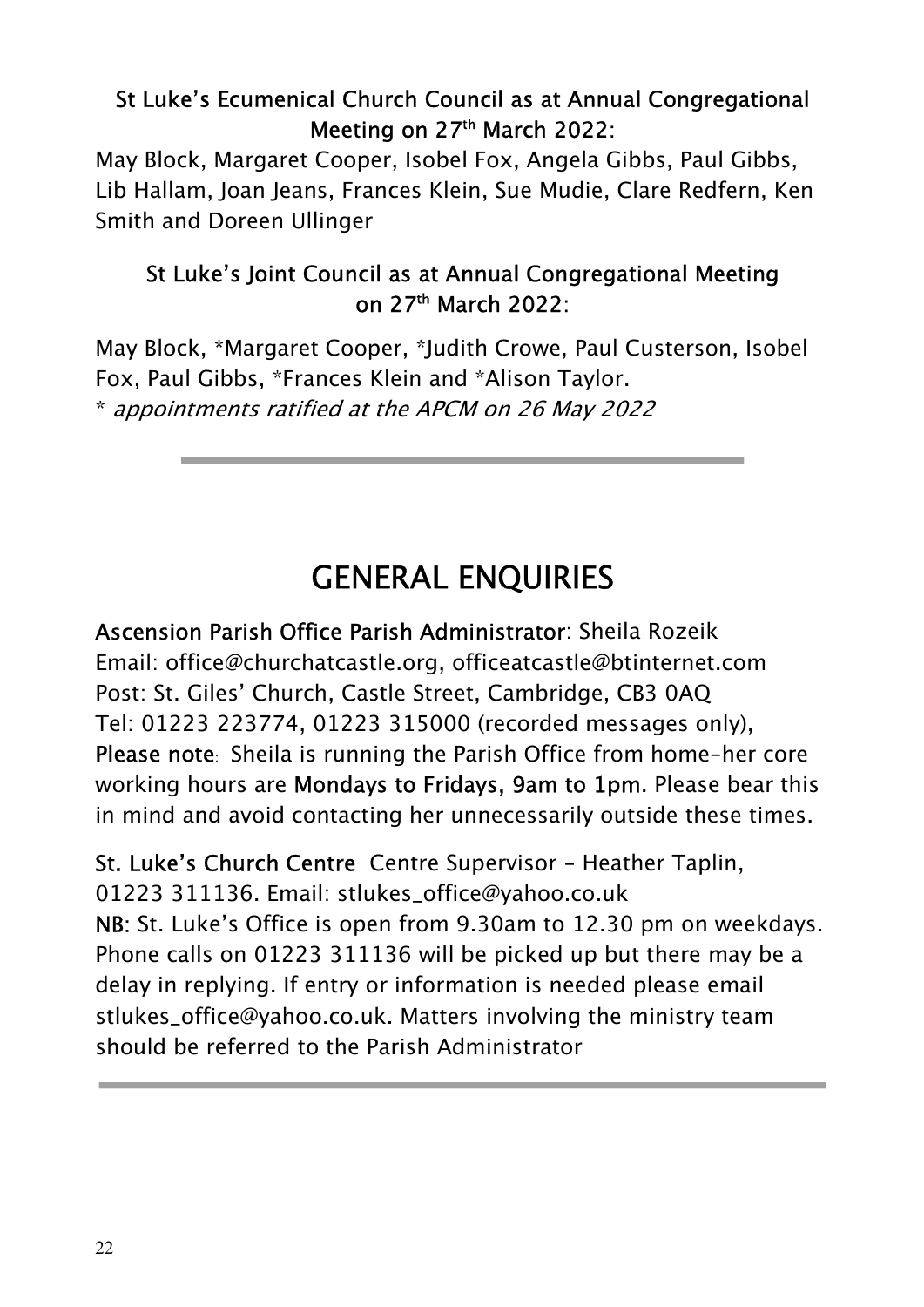LEARN<br>ITALIAN

**INDIVIDUAL LESSONS AND CONVERSATIONS AVAILABLE WITHIN CAMBRIDGE WITH A NATIVE ITALIAN SPEAKER** £15 PER HOUR.

PLEASE CONTACT 07584043833 OR EMAIL POTENZAROS@GMAIL.COM



www.Rothwells.biz



- Restoration
- Conservation
- New Build
- . Monumental Masonry
- · Bay Window Surrounds
- Bespoke Stonemasonry
- · Stone & Brick Cleaning
- Lime Mortar Repointing

info@hibbittmasonry.co.uk www.hibbittmasonry.co.uk Tel: 01223 354556

Excellent domestic cleaners available NOW!

Experienced with references

Typically £12.50 per hour

Call Jo on 01223 258921

Email: cambridge@timeforyou.co.uk